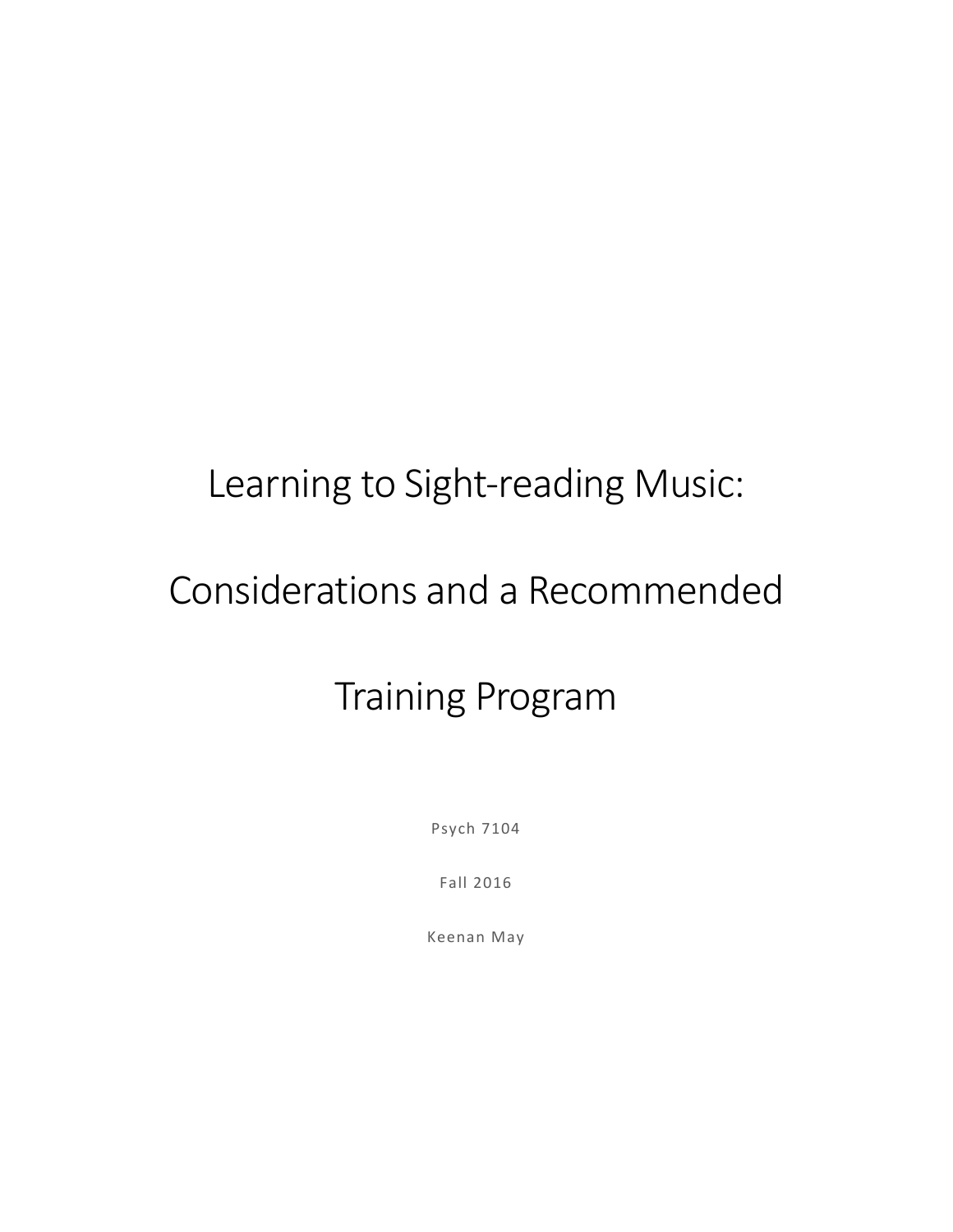# **Introduction**

Sight reading is sometimes defined as being able to read and play a piece of music without any prior rehearsal or experience. Others consider play-throughs of a piece that is not memorized to be instances of sight reading. For the purposes of this paper, only sight reading of completely unfamiliar material will be considered. Successful sight reading occurs when a performer is able to approximate correct performance of a piece, as written. This includes achieving acceptable tempo and expression. Some have considered sight reading in the context of simply reading through a piece in real-time and mentally rehearsing it; however, generally the task of physically playing the music is considered part of the skill. While many musicians can sight read, the extent to which sight-read performance is similar to rehearsed performance is a good way of characterizing sight-reading ability. Historically, being very skilled at sight reading was seen as coinciding with being a prodigy in other aspects of music (Lehmann and McArthur, 2002). There is evidence that sight reading is a skill that can become an automatic process for highly trained musicians (Stewart, Walsh and Frith, 2004). However, sight reading does not necessarily improve as music playing ability improves (McPherson, 1994), and deliberate practice accounts for only around a quarter of variance in sight reading performance (Kopiez and Lee, 2008). Thus, training programs that focus on playing ability or learning pieces for recital may not produce effective sight reading skills, and even programs that incorporate practice with sight reading but do not supporting training elements may not be sufficiently effective. For whatever reason, many who become proficient at music performance never reach proficiency with sight reading (Hargreaves, 1986), and this may be a prime reason for giving up their pursuit of musicianship (Mills and McPherson, 2006). As such, much research has been done on the difference between expert and non-expert sight readers, as well as on different instructional methods.

# **A sight reading training program: motivations**

Sight reading requires that a person complete multiple tasks simultaneously. The complexity of the skill, and the extreme time constraints relative to human processing capabilities, are one reason why it is difficult to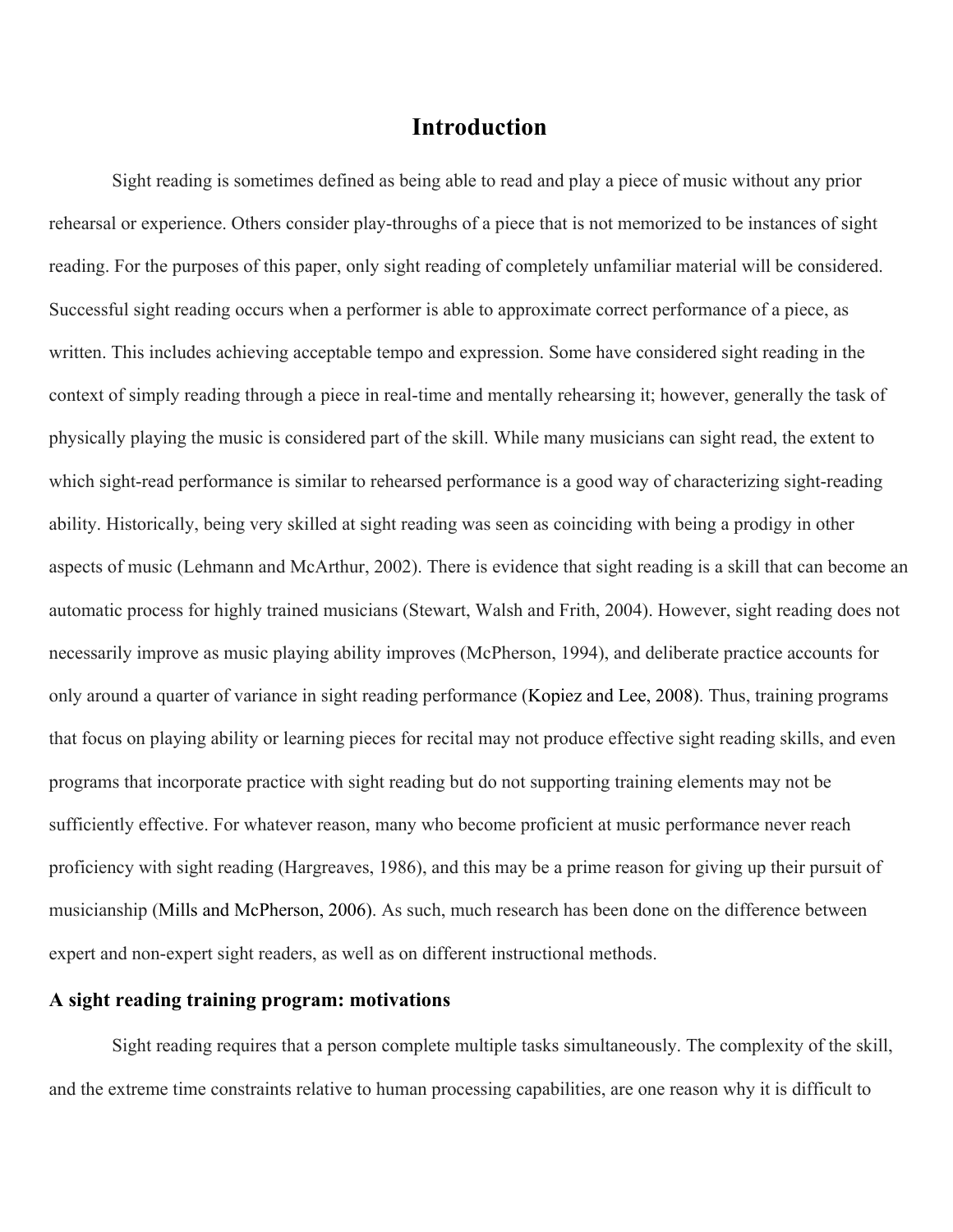master (Mills and McPherson 2006). Broadly speaking, the skill of sight reading involves two sets of skills: the set of reading-related skills and the set of execution skills (Wolf, 1976). The set of reading skills involve several mental activities: perception (decoding notes), memory (recognizing patterns), as well as problem solving (guessing at the identities of notes that one has no time to read). The set of execution skills involve coordinating the right motor programs to play notes, as well as being physically able to play notes. The present paper will focus primarily on the former components- the reading skills.

The goal of this paper is to provide an evidence-based training program for training novice sight readers so that they exhibit expert-like behavior as quickly as possible. While music education programs aimed at novices often focus on younger children, the present focus will be on adolescents and adults. While this program does not require the learner have any music background, it is designed in 'phases' such that an adult learner who has some relevant background may skip to a later phase if desired. This program assumes that the learner has knowledge of the notes on their target instrument, and assumes that the instrument is a piano. The assumption is also made that the learner either has some manual playing ability or will be working to acquire that ability in parallel with the exercises described herein.

#### **Sight reading as a reconstructive process**

Sight reading has prominent perceptual skills that need to be developed to achieve expert status. These skills center around rapidly comprehending notes based on visual information.

Similar to reading words, expert sight readers exhibit shorter and fewer fixations, because each fixation allows they to encode more information (Waters, Underwood and Findlay, 1997). Less experienced sight readers tend to fixate on individual notes, while more experienced sight readers tend to focus on phrase and line boundaries (Goolsby, 1994). Additionally, Goolsby (1994) found that experienced sight readers often scanned ahead of themselves in the score, and returned to previous locations, while novices tend to exclusively look to the next note that must be played. This ability to look ahead/look around as well as acquire information about more notes with a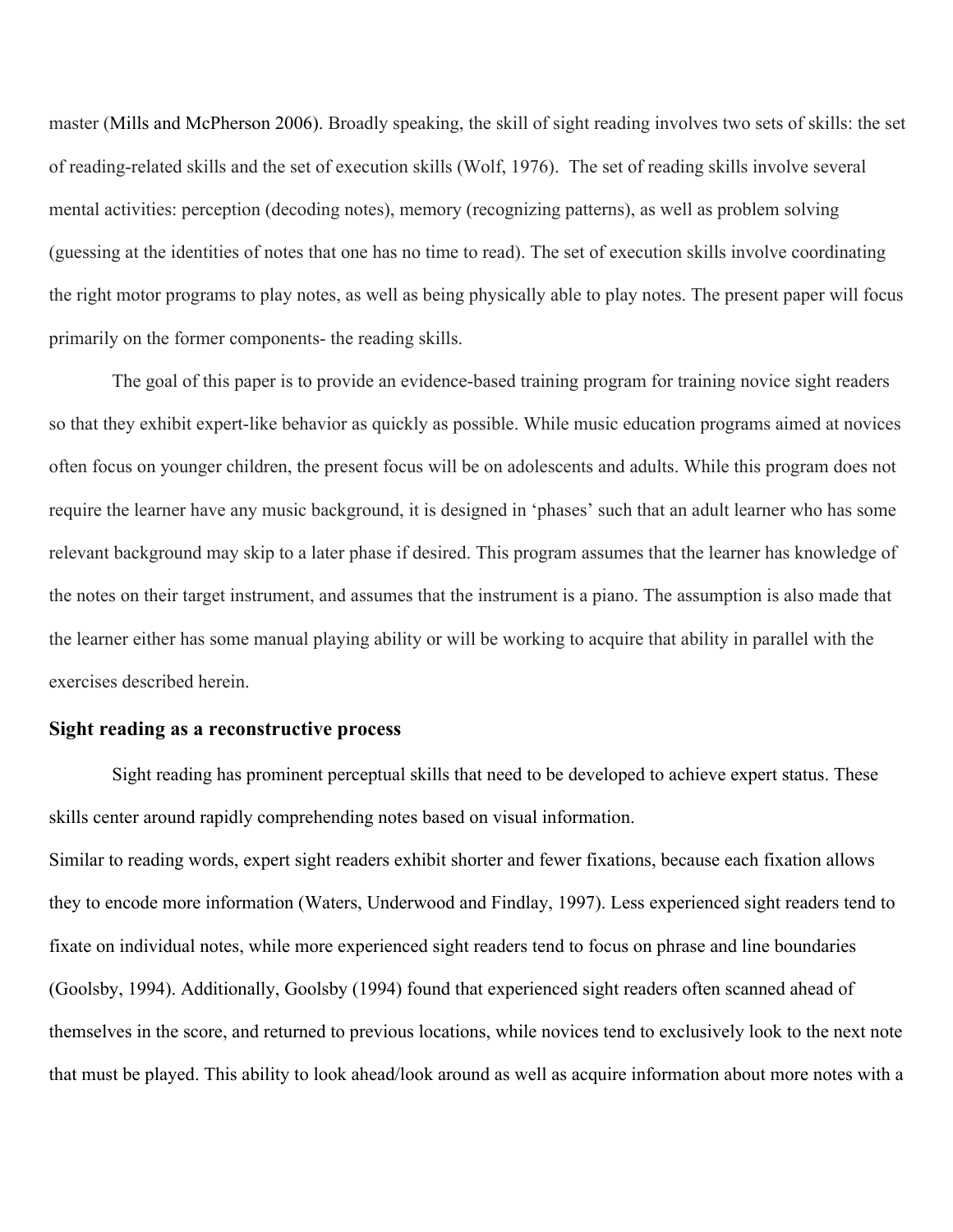single fixation supports a higher 'perceptual span,' which in this case is instantiated as the 'hand-eye-span,' which is the number of notes that a musician can continue playing even after the sheet music has been removed. Similarly, Penttinen (2013) found that expert eye gazes tend to follow the melodic contour. These larger perceptual spans are often partially attributed to the ability to form larger chunks in working memory, which relates to the rapid recognition of some sort of musical pattern. The patterns that enable formation of larger chunks come from a variety of structural features of a musical score. These include chords (Waters, Townsend and Underwood, 1988), tonality and sequential pitch structure (MacKenzie et al., 1986; Waters and Underwood, 1999), phrase structure (Sloboda, 1977), and rhythmic structure (Waters and Underwood, 1999). Penttinen and Huovinen (2011) found that novices do have some systematic patterns in their eye movements; they tend to focus on large melodic interval skips, rather than passages of small steps that can be easily chunked. Nine months of instruction in music theory concepts such as intervals, meter, scales, and triads led to a reversal in this behavior. Experts even have the ability to vary their hand-eye spans based on the presence of nearby structural divisions in the music (Sloboda, 1984). Specifically, if the end of a phrase (often, four measures, with the fourth being an ending of a musical idea) is coming up, the eye-hand span of experienced sight readers will grow to encompass the end of the phrase. In sheet music, the end of a phrase is often characterized by a 'repeat' or other change. As such it is a meaningful task boundary, and expert perceptual grouping behavior is responsive to this.

These findings are evidence that sight reading is a 'reconstructive' process, similar to text reading (Lehmann, Sloboda, and Woody, 2007), rather than a stimulis-driven perceptual process. In order to overcome the perceptual bottleneck of needing to visually attend each note, skilled sight readers seem to rely on retrieval structures that allow for rapid pattern recognition with only a few fixations. To test this, Waters, Underwood and Findlay (1997) had novice and expert sight readers sight read and play a piece. While experts were faster than novices, as one would expect, experts were much more susceptible to disruptions due to the randomization of music score elements that would otherwise generally conform to a predictable structure. Sloboda (1976) had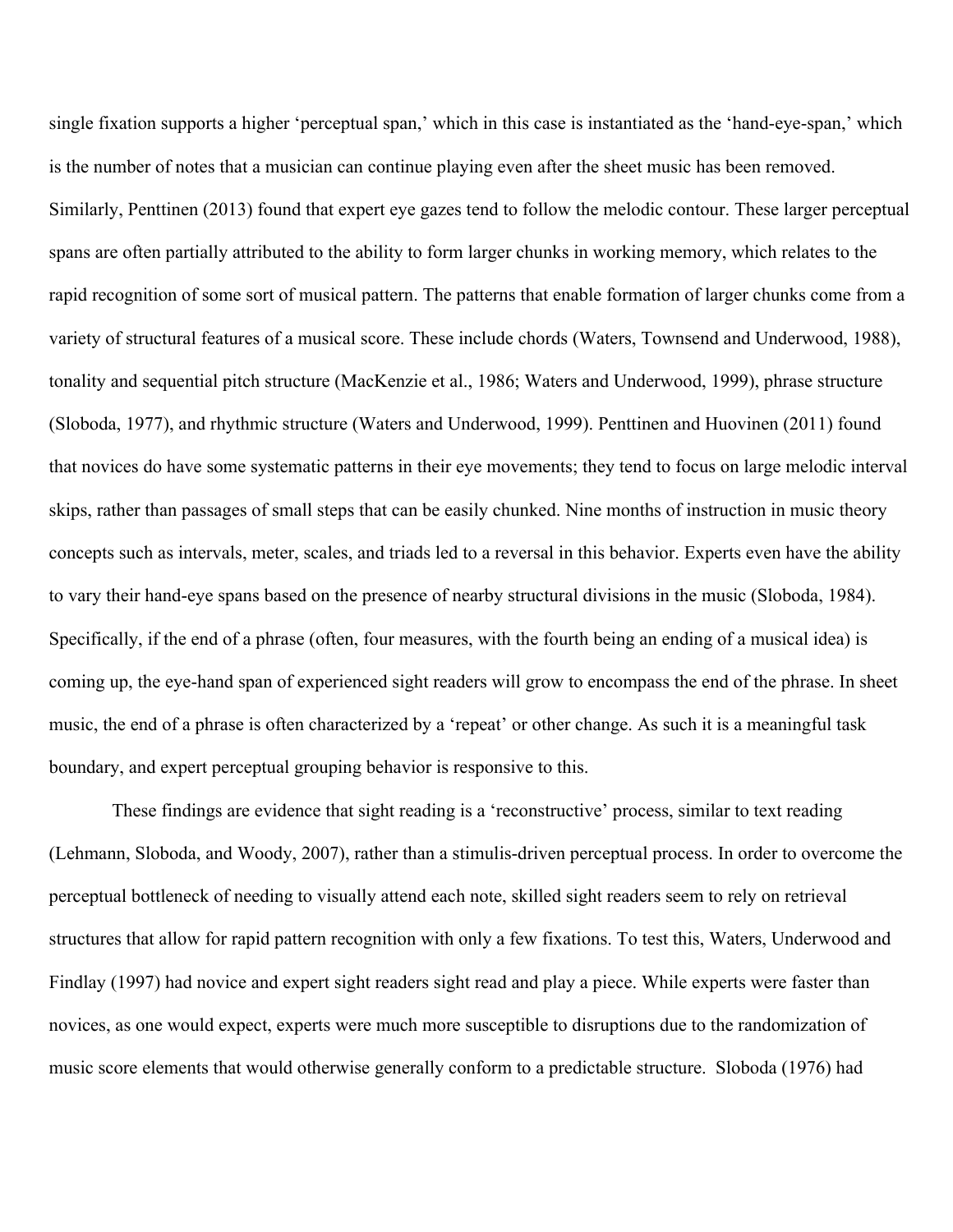pianists sight read classical music pieces, into which errors had been introduced that violated rules required to maintain harmony. Pianists tended to 'correct' these altered notes to the original notes, despite being asked to play the piece as written. When asked to play the piece again, the number of corrections was higher, which the author attributed to their having stronger expectations of what the note should be. Penttinen (2013) tracked the eye movements of experts and novices sight-reading either music with familiar structure, or music with melodic alterations. It was found that differences in the expert eye movements that were evidence of chunking and greater eye-hand span disappeared for the sections of the music that had been altered. Stanzione et al. (1990) described a case in which a musician with brain injury lost the ability to use these structure-dependent strategies, and instead had to read each note individually, which led to impaired sight reading performance.

The fact that expert sight readers can be disrupted in this way is further evidence that expert sight-readers are not, in fact, directly translating visual input for single notes into motor programs, at speed. Instead, expert sight readers are actively reconstructing what the music should probably look like, given perceptual information that is often necessarily incomplete due to the extreme time constraints relative to their perceptual processing and psychomotor abilities (Lehmann, Sloboda, and Woody, 2007).

#### **Determinants of sight reading ability- trainable and non-trainable elements**

Sight reading performance is also related to a variety of capacities that present either reflect skills that can be trained or limitations that need be circumvented. Kopiez and Lee (2006) proposed a dynamic model of sight reading, which incorporated a variety of predictor variables. It also postulated that the impact of these variables (including deliberate practice) would change demanding on the difficulty of the sight reading task. At low levels of difficulty, general expertise at playing an instrument was predicted to be sufficient. At moderate difficulties, individual differences in psychomotor speed, information processing speed, inner hearing ability, as well as the amount of deliberate practice specifically in sight reading, became more important. Finally, when to-be-read material is extremely difficult, individual differences in psychomotor speed became most important, followed by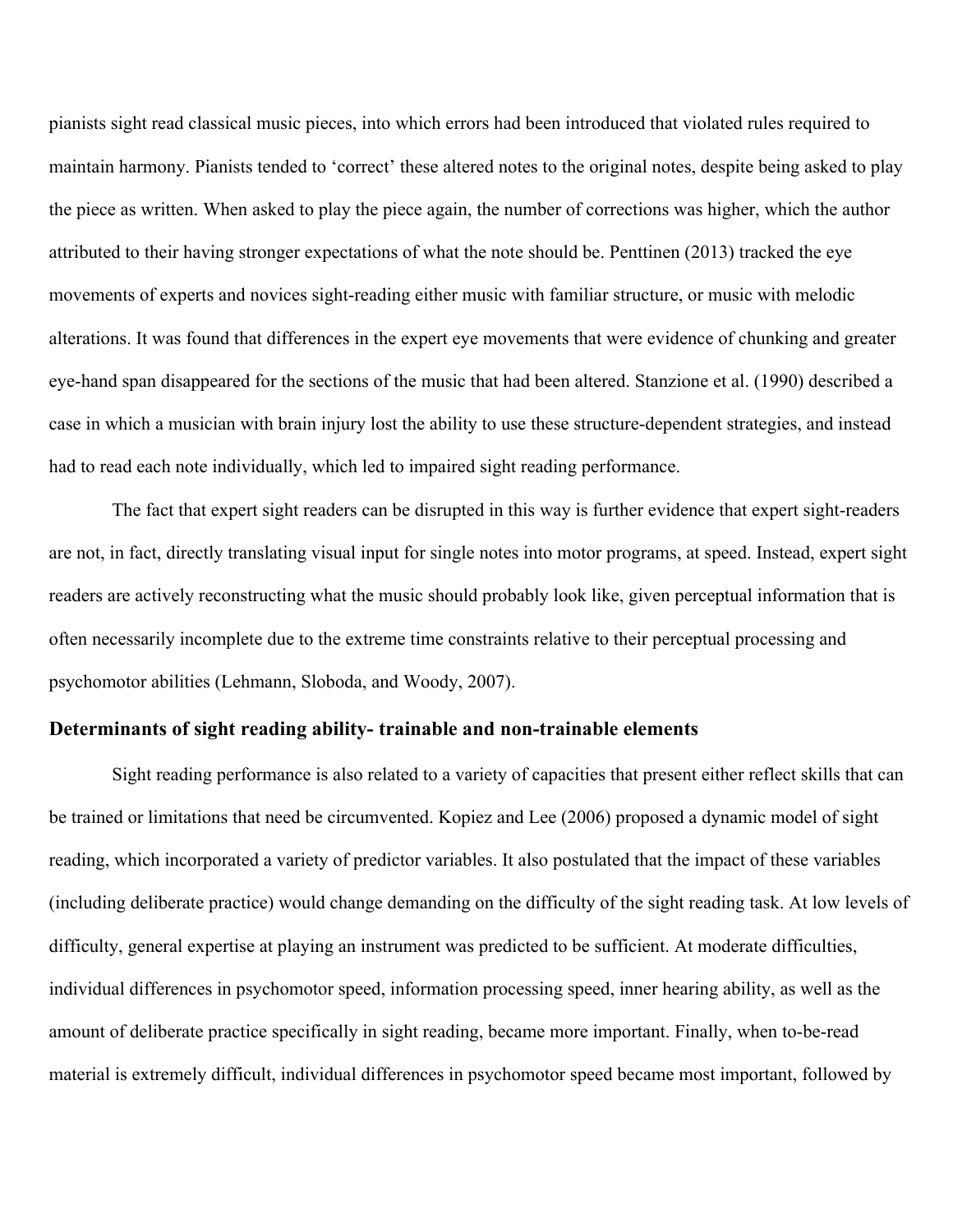expertise specifically in sight reading. Hayward and Gromko (2009) measured the abilities of wind instrument musicians in terms of auditory, perceptual, motor and spatial abilities. They conducted a factor analysis, and found that aural pattern discrimination abilities and spatial-temporal reasoning loaded as a factor separate from a factor describing technical proficiency at playing their instrument. The authors suggested that a sight reading training program should include having students sing tonal patterns and clap pitches to teach them to become attuned to melodic and rhythmic structural elements of a score. Kopiez and Lee (2008) measured a variety of possible predictors of sight reading ability across difficulty levels, including a set of cognitive, perceptual and motor capacities, as well as specific trainable skills germane to sight reading. Memory abilities were measured in terms of working memory (a digit manipulation involving verbal as well as spatial and task-switching capacities), as well as short term memory and music-specific short term memory (free recall tests after a short interval). General intelligence was measured via a subset of the Ravens Progressive Matrices (Raven and Court, 1988). Simple audio and visual reaction times were measured through basic stimulus onset tasks. Perceptual processing speed was measured through a digit-sorting task ('number combination'). Psychomotor ability was measured through a 'speed trilling' task requiring rapid repetitive hand movements, as well as a speed-tapping measure in which participants were tasked with repeatedly hitting a button as fast as possible. The first skill that was measured was inner hearing, via a task in which participants heard a melody, had to hold the melody in auditory working memory (without humming) for a short interval, and then were presented with a new melody and asked to indicate whether the new melody included the to-be-remembered melody. The amount of practice in sight reading and piano in general was calculated based on participant self-report. First, each the outcome variable of sight reading score was regressed onto each predictor variable individually. Somewhat surprisingly, speed trill ability for the middle and ring finger (psychomotor ability) accounted for a larger percentage of variance (almost 32%) then the amount of deliberate practice, although the latter accounted for almost 25% of the variance. Perceptual/ information processing speed and inner hearing ability also accounted for large portions of the variance. Other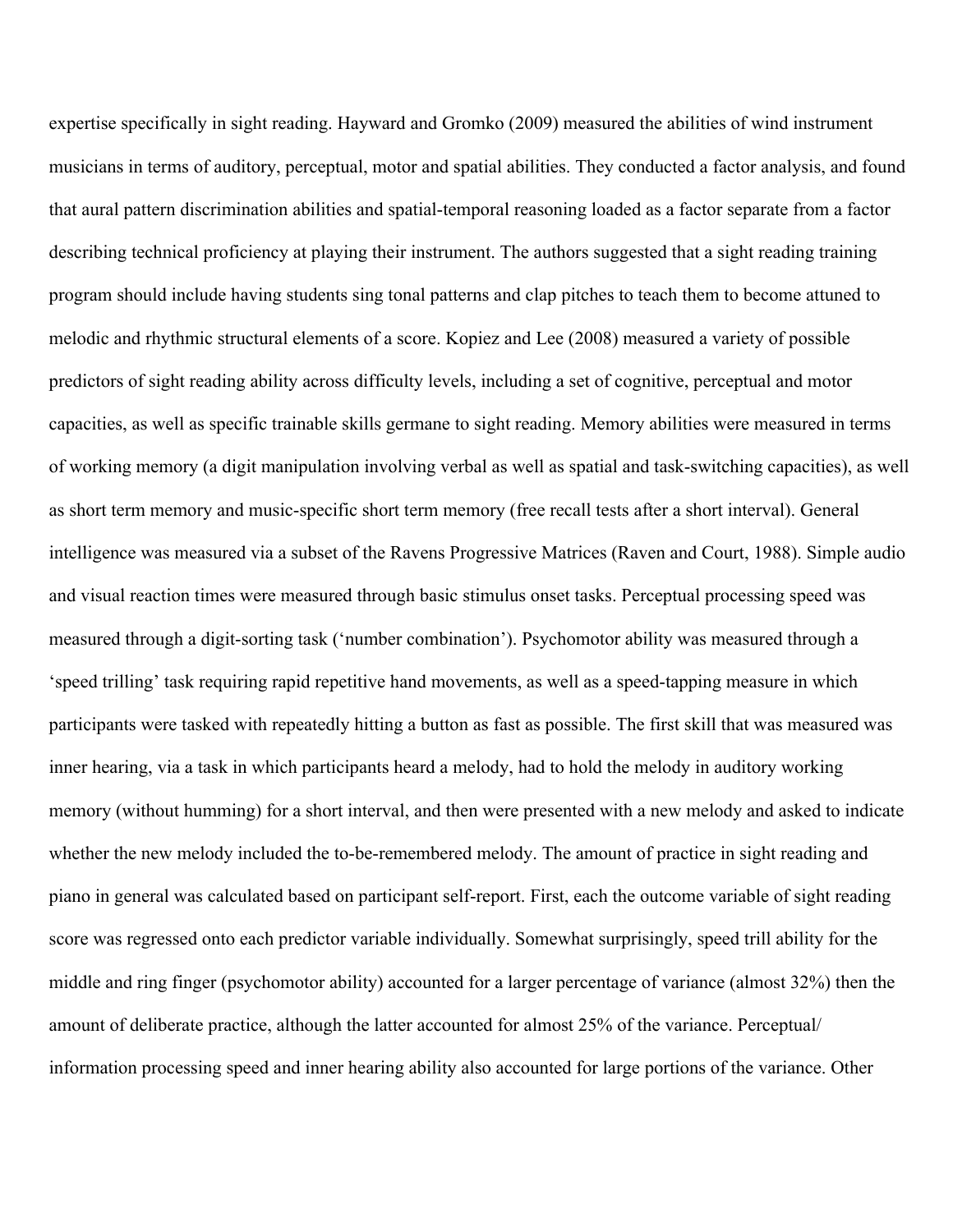measurements, including general intelligence and working memory capacity, did not have statistically significant correlations with the outcome variable. The authors then conducted a stepwise predictor entry procedure, and created that a model that incorporated psychomotor speed (speed trill ability) with the ring and middle fingers, amount of deliberate practice with sight reading, perceptual/information processing speed, and inner hearing ability, in that order. This model explained 59% of observed variance in sight reading ability, across difficulty levels. The authors recommended that music education focused on sight reading would focus on the learner becoming lightly familiar with a wide variety of pieces, each containing a wide variety of tonal, melodic, and rhythmic structures, so that those elements can be encoded as generalized retrieval structures and brought to bear when sight reading a new piece. Having these relevant retrieval structures subsequently will allow the learner to create larger chunks and have a larger eye-hand span, which will circumvent perceptual and psychomotor bottlenecks and allow for faster sight reading.

#### **New training programs- circumventing psychomotor and perceptual bottlenecks**

In order to open the possibility of sight reading to more people, and reduce dropout, sight reading training programs should be adapted to accommodate the impact of individual differences in psychomotor and perceptual speed. While these capacities themselves cannot be improved through training, practice in pattern recognition and chunking of events in the sheet music should be able to reduce the strain on perceptual processing by requiring fewer fixations and giving more time to process each. Additionally, spending less time in saccades and more time fixating (and accordingly processing notes in larger chunks) should allow a musician more time to generate motor programs as well, mitigating the effect of slow psychomotor faculties. This is somewhat similar to the 'quiet eye' effect in which expert aimers fixate on a single point just before conducting a targeting activity, which is thought to allow for more time to compute ballistic information (Vickers, 2007).

Increased training in pattern recognition and chunking behaviors could also lower washout rates in those with slow perceptual processing. Mishra (2013) conducted a meta-analysis of 92 quasi-experimental research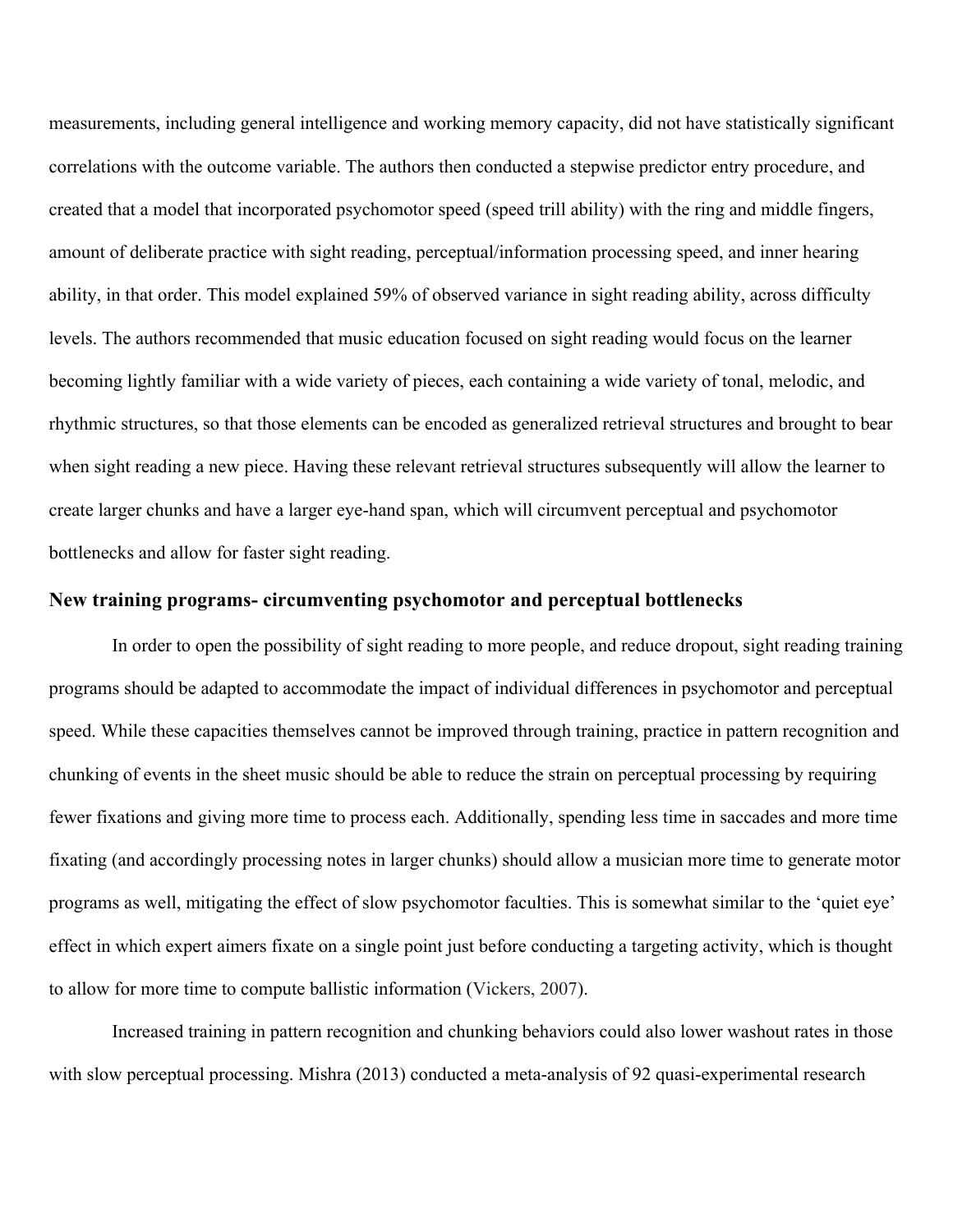studies on sight reading training methods and found that a variety of different training activities had positive effects on sight reading ability. Major influences included 'aural training', 'controlled reading', 'creative activities' (such as composition or improvisiation), as well as 'singing/soflege' (studying associations between notes and pitched phonemes). Thus, a modern training program should incorporate this variety of components, with the goal of developing the variety of related skills that support expert performance, over and above the simple ability to quickly associated an individual written note with an action of the body.

# **Considerations of a modern sight reading training program**

### **Explicit Training for recognition of structural elements and chunking**

A variety of efforts in sight reading learning research have focused on evaluating whether learners would benefit from a focus on the variety of structural cues that support expert sight reading performance, over and above the perceptual ability or recognizing individual notes in isolation. Grutzmacher (1987) trained one group of novice learners via a note-focused instruction method, and another group via a method that emphasized tonal patterns. The group that received the tonal structure instruction performed better on a sight reading test. Similarly, MacKnight (1975) trained one group of novice sight readers to recognize pitches via naming, sound and fingering, and another group to read pitches based on tonal patterns. Once again, the group that received instruction in the tonal patterns performed significantly better on a measure of sight reading skill. Gaynor (1995) developed two different training programs aimed at improving sight reading, and gave them to novices and experts. In one program students were given exercises aimed at teaching them how to chunk groups of notes via training in eye movement patterns and memory recall, in addition to 'melodic prediction,' while another group was given extensive training with melodic prediction alone. The melodic prediction component was an exercise in which students were asked to predict notes that had been removed, and play the melody as if those notes had not been removed. The researcher engineered these missing notes so that they would require that students become sensitive to phrasing, tonality, melodic contour, melodic patterning, modulation, and rhythmic patterning. The researcher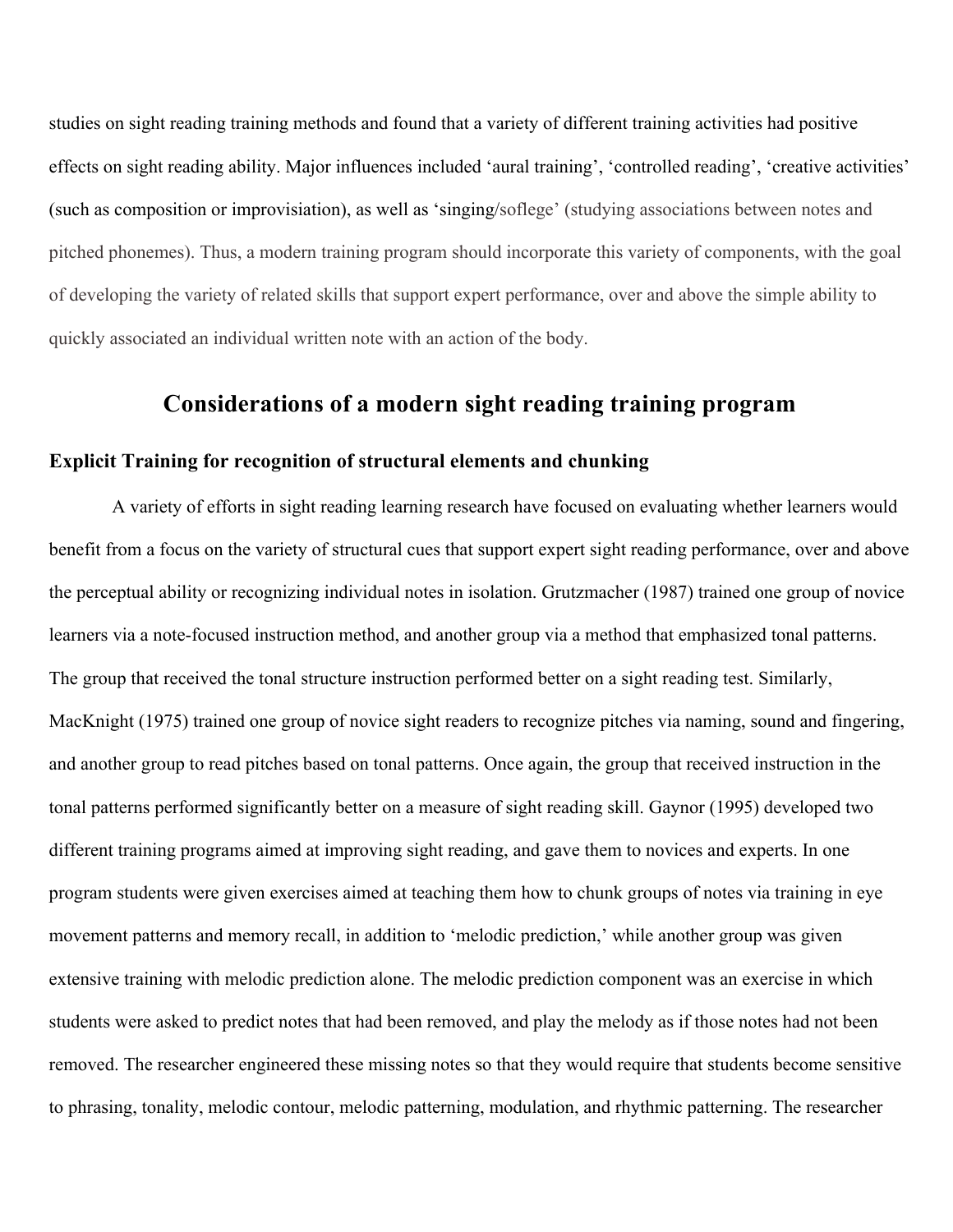found that melodic prediction exercises had a large effect on sight reading performance, but that explicit chunking instruction did not have as large of a benefit. The reader may note that some of these effects may apply differently to adult or adolescent learners versus younger children. Young children are often able to learn to recognize individual notes, but often unable incorporate structural cues (Tommis and Fazey, 1999). However, since the present program is focused on adolescents and adults, structural recognition will be emphasized. Harris's popular sight reading program (Harris, 1994), responsive to some of these findings, requires that learners look for both rhythmic and melodic patterns in various materials crafted specifically for this purpose. While learners may also play these short 'songs,' this is done as a separate, distinctly focused activity. Also included are reflection questions aimed at causing the learner to recognize specific aspects of musical structure: for example 'how is it like a conversation?; what particular pattern do you see in bars 1 and 2?' In this way the learner is scaffolded toward being able to recognize these elements on their own.

#### **Incorporating breadth, not depth in music exposure**

Lehmann and Ericsson (1996) studied advanced student pianists, and found that the breadth of their 'accompanying repertoire,' which is the set of pieces they would be comfortable accompanying other musicians to play, at short notice, was predictive of how well the students sight-read. They noted that these students spent their time actively seeking out harder and harder pieces, in order to be able to play with different people and different groups such as choirs, friends, or churches. The reader may note that these are not pieces that were memorized for solo performance. Indeed, music education that focused on solo performance by having the learner learn a few pieces very well, for solo performance, may not be conducive to sight reading.

### **Training inner hearing ability**

The training of 'inner hearing 'explicitly is not well defined, solfege is generally incorporated into music education. Inner-hearing predicts sight reading sight reading, and traditional solfege training improves sight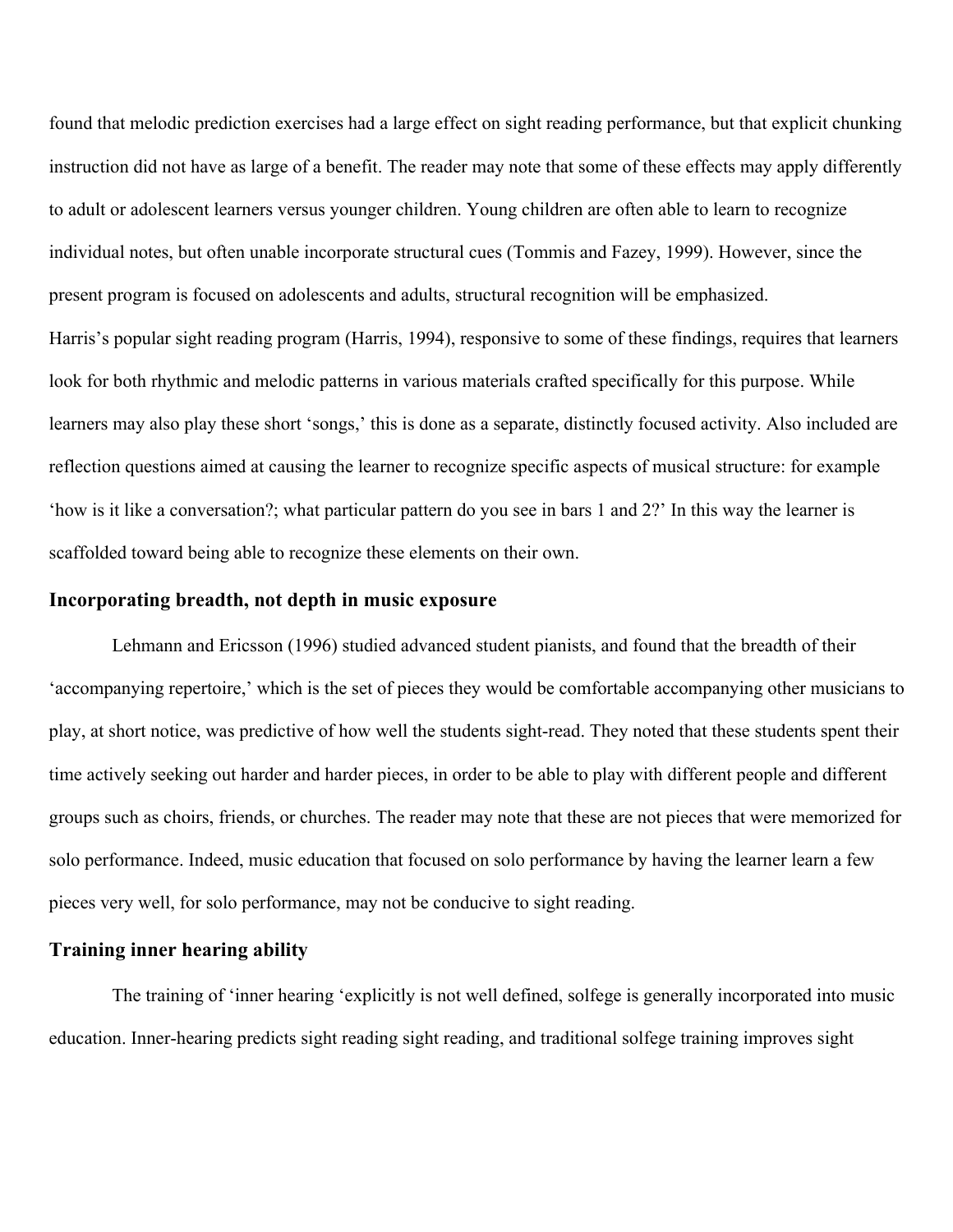reading ability across studies (Mishra, 2013). Such training is often incorporated into sight-reading and music education programs with notable success (Bernard, 2002). As such it should be included in the present program.

# **Training Rhythm keeping**

The ability to 'keep time,' which involves generating and maintaining an internal representation of musical metre (Sloboda, 1983), is highly correlated with sight reading success (Boyle, 1970). As such, a sight reading music training program should include elements of time-keeping, as this is a component of the task. Various methods exist to train the ability to maintain an internal representation of rhythm. Boyle (1970) found that encouraging foot-tapping during sight reading increased performance level. Salzberg and Wang (1989) found that foot tapping and 'mark the beat' methods tend to be effective for adolescents, but may be less effective for elementary school students.

# **Training note-for-note identification**

While focusing only on note-for-note identification has been shown to be for a modern training program, and training needs to incorporate pattern recognition and chunking behaviors early and often, individual notes do still need to be recognized. Traditionally, music educators have often started with verbal-sequential mnemonic devices such as 'Every Good Boy Does Fine' for learning and remembering the identities of notes on the staff (Coutts, 2012). However, this is an extraordinarily slow method, and means that higher notes take longer to be recognized. Additionally, these mnemonics do not correspond to the music itself in any meaningful way, or correspond to any kind of spatial or structural understanding of the music. As such, current thinking in music education is to eschew these entirely, in favor of methods that engender creation of a spatial understanding of the staff (Coutts, 2012).

For this latter approach, (Watkins, 2016) recommends several options. The first is the 'middle C method' in which a student learns middle C on the staff and instrument, and simply counts intervals up and down from this point. This method is still relatively common, although it is quite slow. Somewhat harder to learn, but faster, is the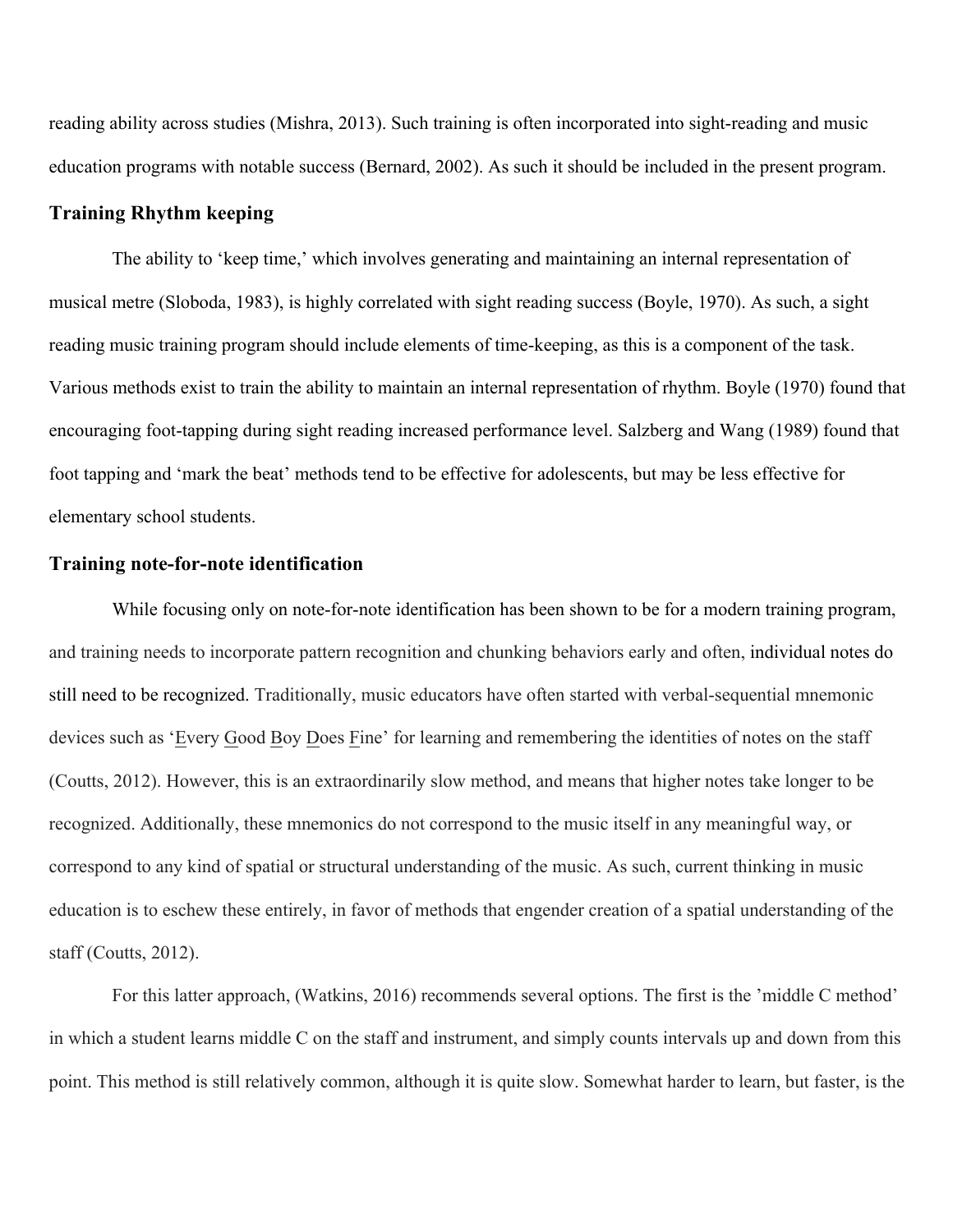'intervallic reading' method (Clark, 1995). Here, the student memorizes a few 'landmark notes' by rote, and then begins sight reading practice by considering the intervallic distance between a target note and the nearest landmark note. This method helps the student begin considering structure in the music early and often.

Finally, instructors do recommend use of note identification exercises, in which more notes are gradually introduced to the training set and the learner eventually is capable of identifying each note on the staff (Watkins, 2016). Clark (1995) pointed out that while it is beneficial to know the identities of notes, either as declarative knowledge or as a somewhat automated perceptual skill, sight-reading should not actually be conducted in this way, as it makes reading disjointed and slow. Thus, while there is a place for the 'whole keyboard approach,' current recommendations lean toward teaching through intervallic methods, as well as other methods that get the musician accustomed to attending to structural elements in order to identify the note.

#### **Increasing feedback for note identification**

Several studies have focused on using feedback to augment learner abilities. These have largely been unsuccessful in changing learning outcomes. Rogers (1991) trained some students using color-coded notes, and others with conventional black notes. This additional code did not lead to significant differences in sight reading ability after completion of training. Lee and Choi (2013) used haptic feedback to teach sight reading in a manner that directly created motor links. They had drummers attempting to sight read wear haptic devices on their arms that would vibrate prior to the reading of a given note, to indicate what sort of motor action the learner should do ('tactile cuing'). They also tested a version that used auditory cuing, and a version with post-note visual indications of whether a note was correct or not. There were no significant differences between these different feedback types in a sight reading/ playing task. The authors attributed the results in part to the fact that skilled sight readers read more than one note simultaneously and at high speed, while the augmented cues were only able to cue one note.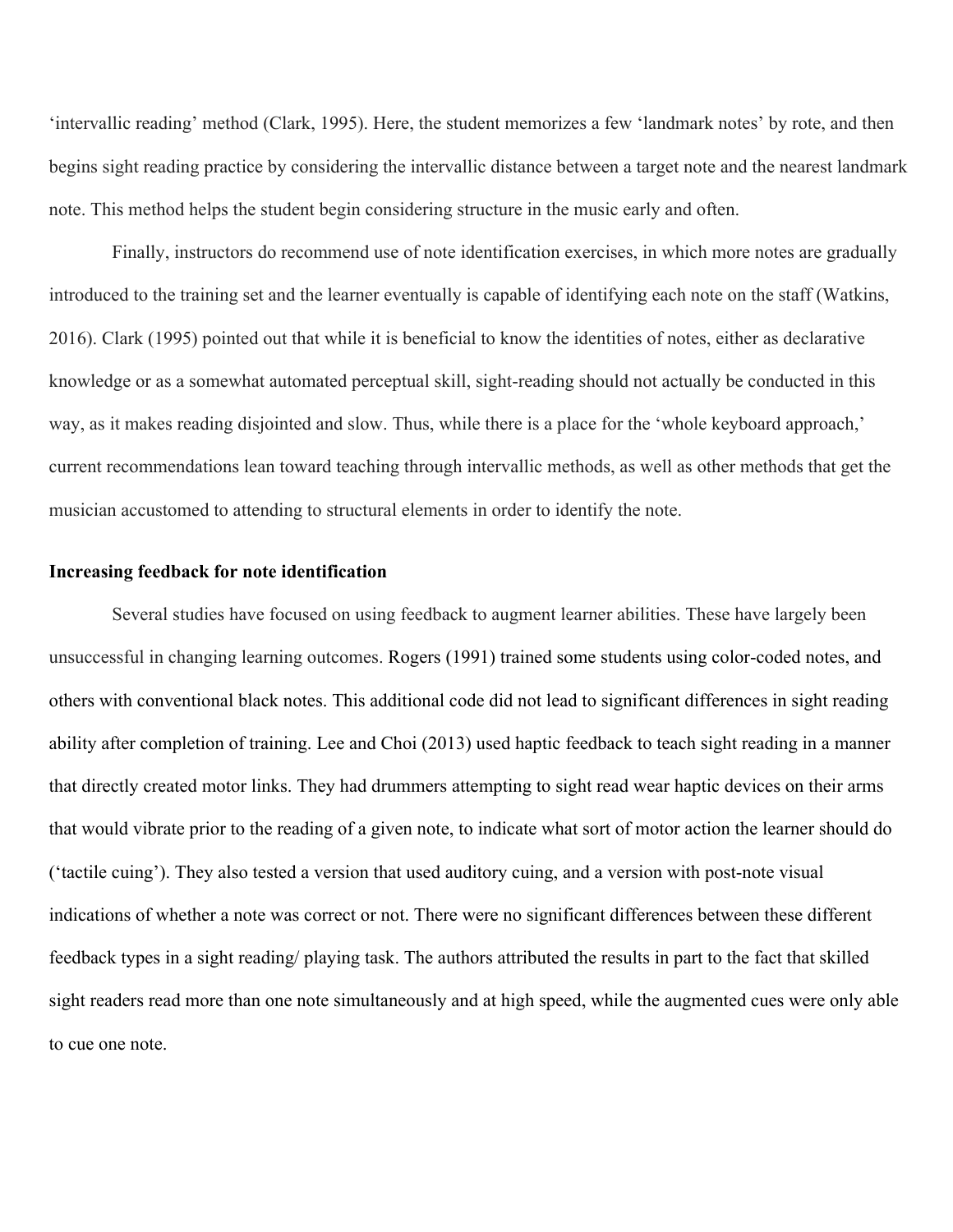# **Training for performance anxiety and inward focus**

Vickers (2007) described the phenomena of 'choking,' which was described as a failure of a person to perform up to their true skill level (Baumeister, 1984). They authors noted the connection between 'self-focus' behaviors and choking, in which focusing on internal experience and meta-assessment of one's performance leads to a disruption of automated skill components being allowed to run their course. Wulf et al. (2002) found that athletes who are able to maintain an 'external focus' on task elements, rather than an 'internal focus' on their own feelings and performance, are higher performing. Wulf et al. (2010) authors demonstrated that feedback systems that provide externally focused feedback lead to better performance outcomes compared feedback systems that incorporate internal focus. As such, a sight-reading program could include training involving attending to external feedback rather than internal feedback. This should provide some resilience against performance anxiety and the dangers of becoming introspective.

Vickers (2007) noted the impact of 'cognitive anxiety on choking behaviors, as well. Cognitive anxiety describes negative feelings deriving from expectations about one's performance, and potential consequences. Experiencing cognitive anxiety is detrimental to performance (Hardy and Fazey, 1987). Thus, a sight reading training program could include an element of mindfulness training, which has been shown to mitigate cognitive anxiety and improve performance in athletes (Kaufman, Glass and Arnkoff, 2009).

### **Training for multi-tasking and resilience to interruptions**

Another possible cause of 'choking' is dynamically occurring distractions, in which a person's attention may be pulled away from the task at hand, toward distractors, lowering the cognitive capacity available to perform the task (Vickers, 2007). To mitigate this effect, a sight reading program could incorporate exercises with deliberate distracting elements. Cades, Boehm-Davis, Trafton, and Monk (2011) found that in multi-task situations, participants can be trained to be resilient to distracting interruptions if they have training in specific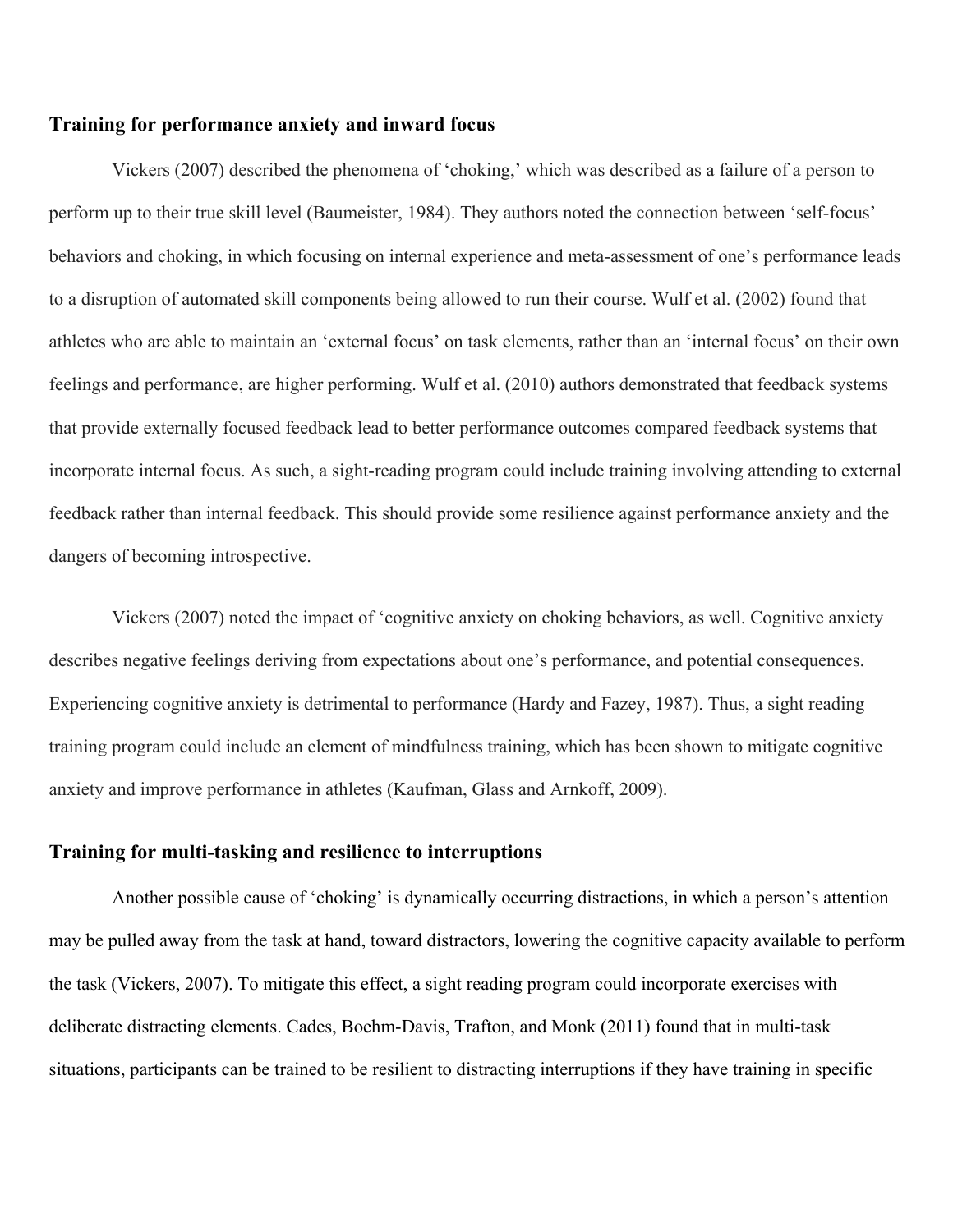combinations of tasks. Sight reading often occurs in dynamic environments where other band members are present. There may be a conductor, an audience, or environmental aspects. While many of these will not be 'interruptions' per se, training needs to occur in environments such as these in which more is going on that could occasionally distract the performer from their task.

# **Spacing of Practice**

Schmidt and Lee (1988) provided an overview of the spacing of practice. They noted that, at large time scales, a trade-off exists- *massed* practice will be less efficient in terms of performance improvement and retention per unit of practice, but in a sense may take less total time (including rest intervals). Conversely, *distributed* practice provides greater performance improvement and improved retention per time unit of practice, but may take more total time. Fatigue is also a factor in performing the full sight reading task. However, there are many other components to a modern sight reading training program, that are not as fatiguing. These include listening to and studying a variety of pieces, learning music theoretic elements.

#### **Variability of Practice**

Schmidt and Lee (1988) described concerns relating to variability of practice, with findings generally indicating that varying practice conditions leads to better transfer outcomes. This is highly important in sight reading. Exposure and light familiarity with a variety of musical patterns has been found to correlate with sight reading ability (Lehmann and Ericsson, 1996). As such, practice tasks should be varied, but only as broadly as the set of types of music the musician is interested in training.

# **Speed-Accuracy Tradeoff**

Sight reading includes a speed-accuracy tradeoff. In general, learners should be instructed to avoid putting an artificially high priority on accuracy (Schneider, 1985). Ultimately, high performance in sight reading depends on the ability to guess and make plausible-soundig mistakes (Lehmann and McArthur, 2002).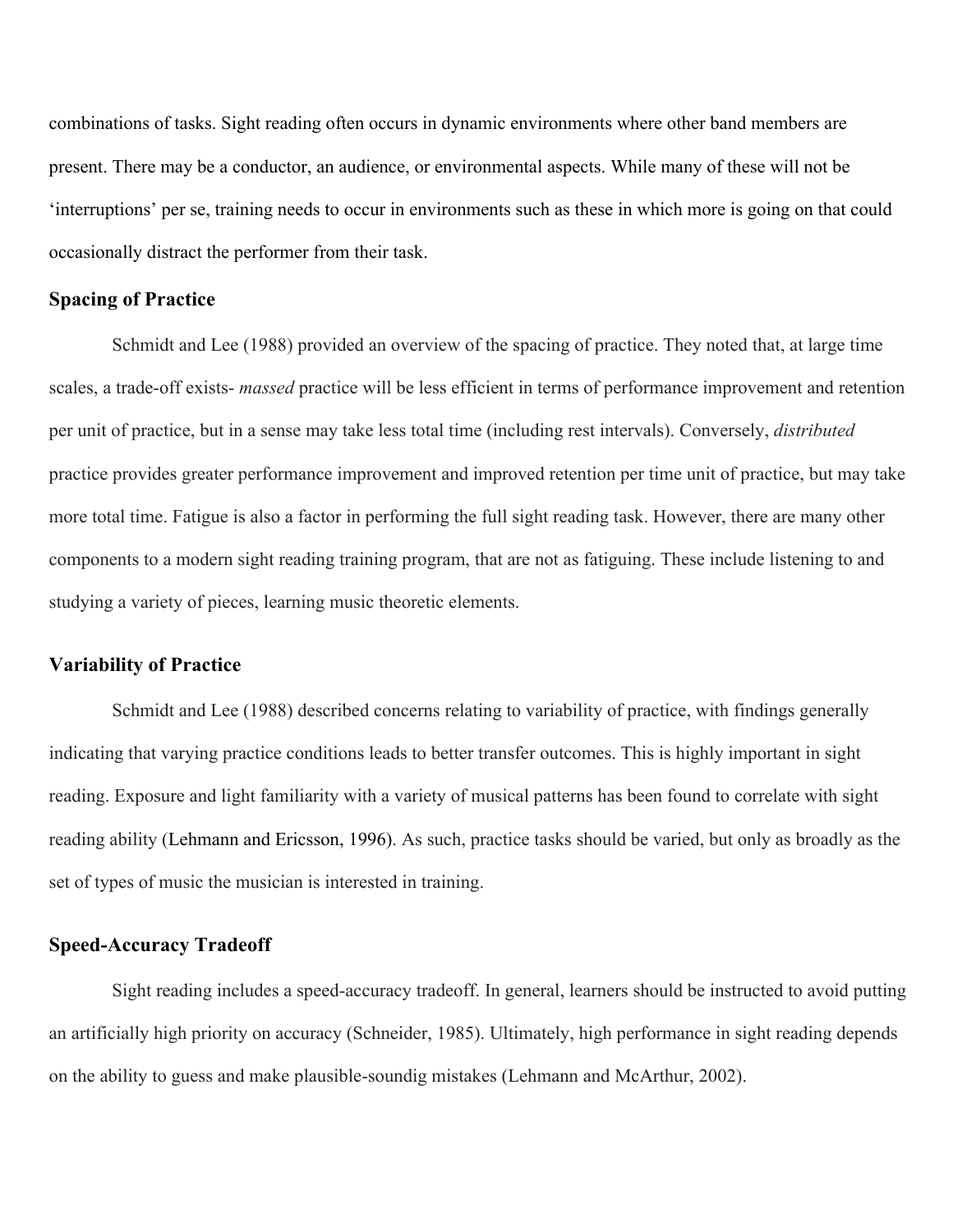#### **Music Composition, Improvisation, and Sight reading Training**

Guderian (2008) found that a program in which music students were asked to improvise and compose music pieces led to an increase in sight reading performance. Lehmann and McArthur (2002) noted that the ability to improvise is actually key to expert sight reading. Additionally, training in this way would require 'deep processing' of structural elements, which in general leads to better recall of those elements (Craik and Lockhart, 1972).

#### **Motivation**

Motivation has been considered as an issue in music education. Allowing the learner to select their own, material and to some extent set their own goals has been found to lead to improve retention (Brandstorm, 1995; Greco, 1997). Additionally, the presence of another person to supervise practice and provide support is beneficial to learning outcomes (Barry, 1992). Being able to play along with others with unfamiliar music is a valuable social activity and is the goal of many aspiring sight-readers (Lehmann and Ericcson, 1996). As such, these activities should be encouraged as soon as the learner is ready.

#### **Part-task practice**

Fabiani et al. (1989) tested two approaches to dividing up practice of complex skills. They found that performance was higher for participants that were trained in various sub-tasks, versus participants trained in the entire task from the beginning. However, participants training in the latter way were more resilient to practice effects. Training in sight reading presents a similar tradeoff- it's important not to overload the trainee's cognitive load (Sweller, 1994), but it's also important to provide experience with the ecological multi-task situation soon and often in order to create practice with disruption and time sharing (Cades, Boehm-Davis, Trafton, and Monk, 2011). As such, an incrementally expanding task approach will be recommended, starting with recognition of single notes and progressing to playing from sections of the staff, then one staff, then both staves, and finally playing both staves with environmental distractions. However, this last point should be reached as soon as possible, and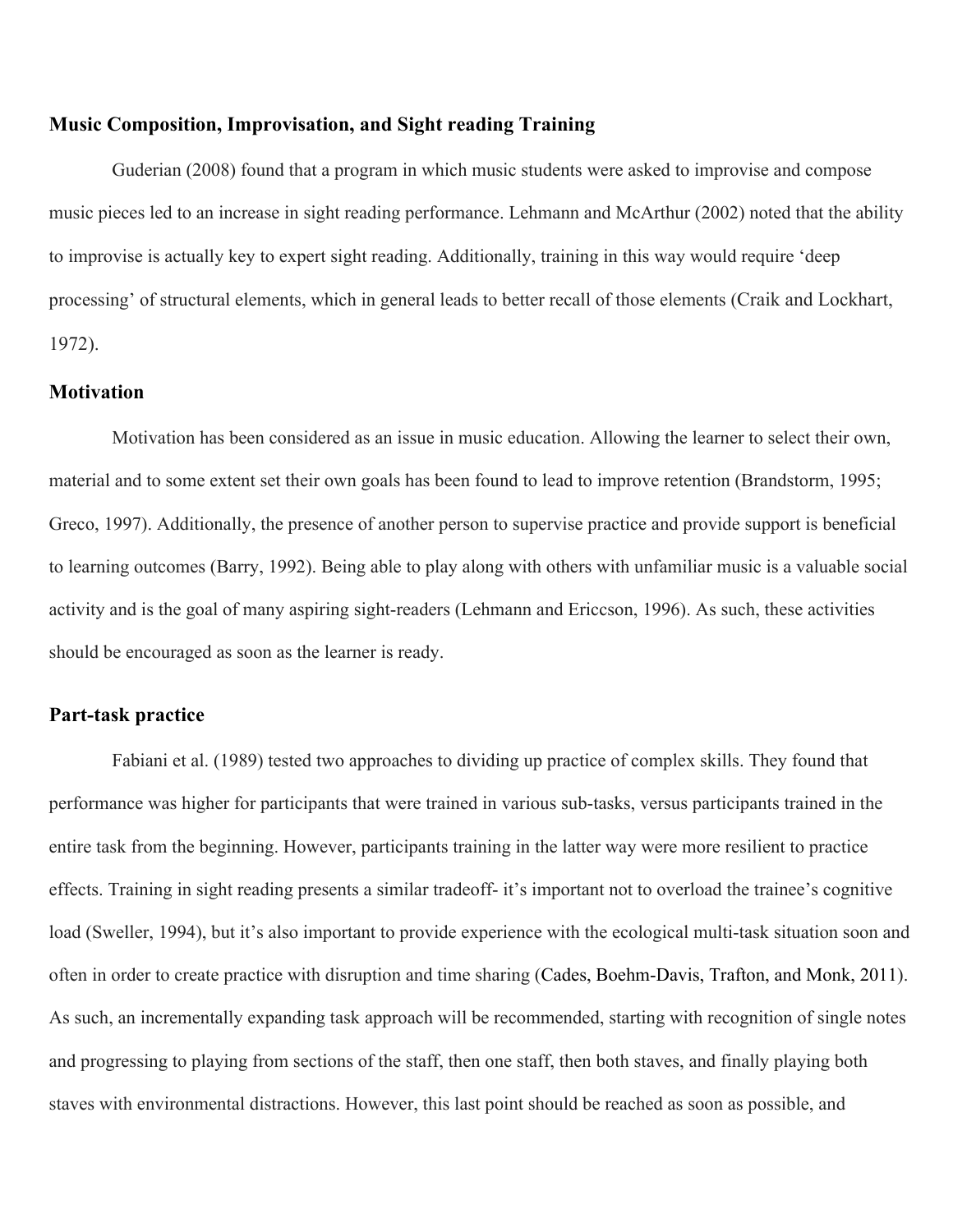difficulty ramped up from there in the full task.

#### **Measuring Progress**

**Sight reading performance.** There are several formal tests of sight reading ability. The most common is the Melodic Sight-reading achievement test (Grutzmacher, 1987). However, these can be complicated to administer. As such, simply recording the time a musician is able to play music, compared to how long it should take, and estimating the number of mistakes, is recommended. For novices, number of mistakes may not be informative, so 'time taken' may be the only measure that is informative. These can be done with a standardized bank of similar-difficulty songs. The difficulty of songs that the musician is able to sight read above a threshold of time and accuracy is another measure of ability. Generally, music repositories are divided into difficulty levels that can be used to characterize this.

**Music theory knowledge.** Music theory is generally measured via the Iowa Test of Musical Literacy (Gordon, 2001).

**Workload.** The NASA TLX (Hart and Staveland, 1988) is generally a good measure of workload. In particular, it is diagnostic without requiring a large amount of expertise or time to administer (Rubio, Diaz, Martin, and Puente, 2004)- important for at training program in which the learner may need to selfadminister frequently to assess progress. Workload can be a measure of automaticity. Performance may stay the same for periods of time, but workload may decline, indicating improvement.

**Measuring hand-eye span.** To measure hand-eye span, the learner must have an observer stop their performance and they must verbally recite the next few notes. The number of notes they can correctly recite is the hand-eye span.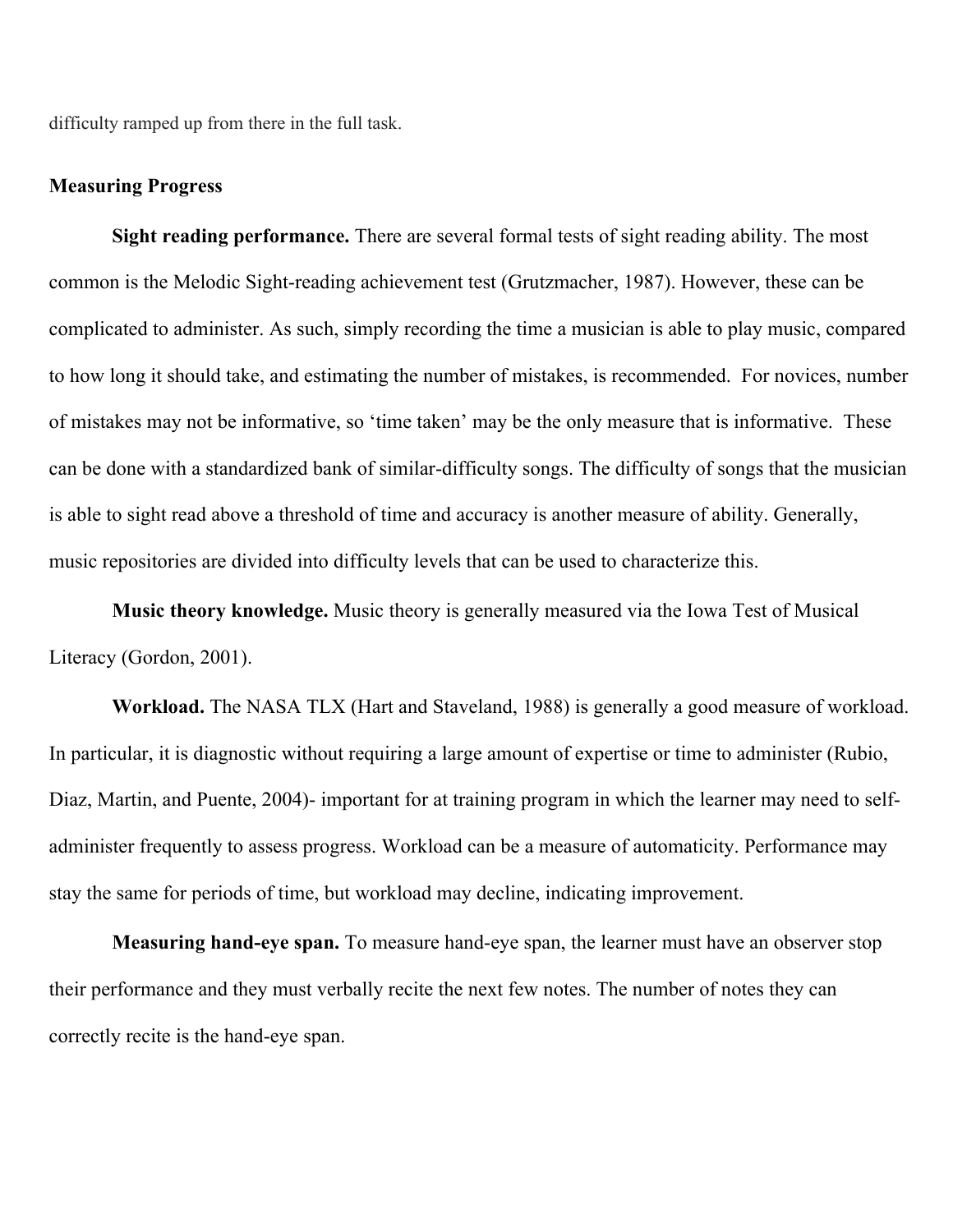# **A sight reading training program**

The following program is designed to take place in 5-6 months. It is recommended that a learner carry out the program with cohort in order keep motivation and give opportunities to sight-read together. Trial and hour counts are included as suggestions, but a learner may adapt these to suit their time constraints and preferences.

# **Phase 1**

Phase 1 is intended to take 2-4 weeks. The learner will create declarative knowledge about the identities of notes, without forming detrimental habits that often arise during this period. The learner will acquire basic music theoretic knowledge.

**Note identification training.** Note identification training will be carried out in a 'whole keyboard' method, but participants will be encouraged to use intervallic methods to recognize notes that they have not yet learned. Verbal-sequential mnemonics will not be used. For this section, C major can be used as a key signature. It is recommended that a piano or keyboard not be used for this phase, as it could overload the learner. Note identification training can be carried out using an online tool or flashcards. Learners should first memorize middle C, as well as the top, bottom and middle lines of each staff. Once these have been committed to memory, learners can use an online tool to perform note identification within half of each staff. Both staffs must always be kept in view to avoid confusion between staves. Learners should be instructed to utilize intervallic methods to deduce the identity of notes they do not know, based off of anchor notes. After around 2000 trials, spaced out over four sessions (500 per quarter of a staff), learners should explicitly pause and commit new 4 new notes to memory using flashcards. These notes can be evenly spaced in between the previous 'anchor notes.' After this point, 2000 more note recognition trials can be conducted. These trials should be either the entire treble clef or the entire bass clef, with intervallic methods being encouraged for unknown notes. Both clefs should always be shown at all times. For these trials, a keyboard or piano should be used, to start building cross-linked spatial understanding. The learner may at this time commit the remaining eight staff notes to memory via flashcards, as well as the four notes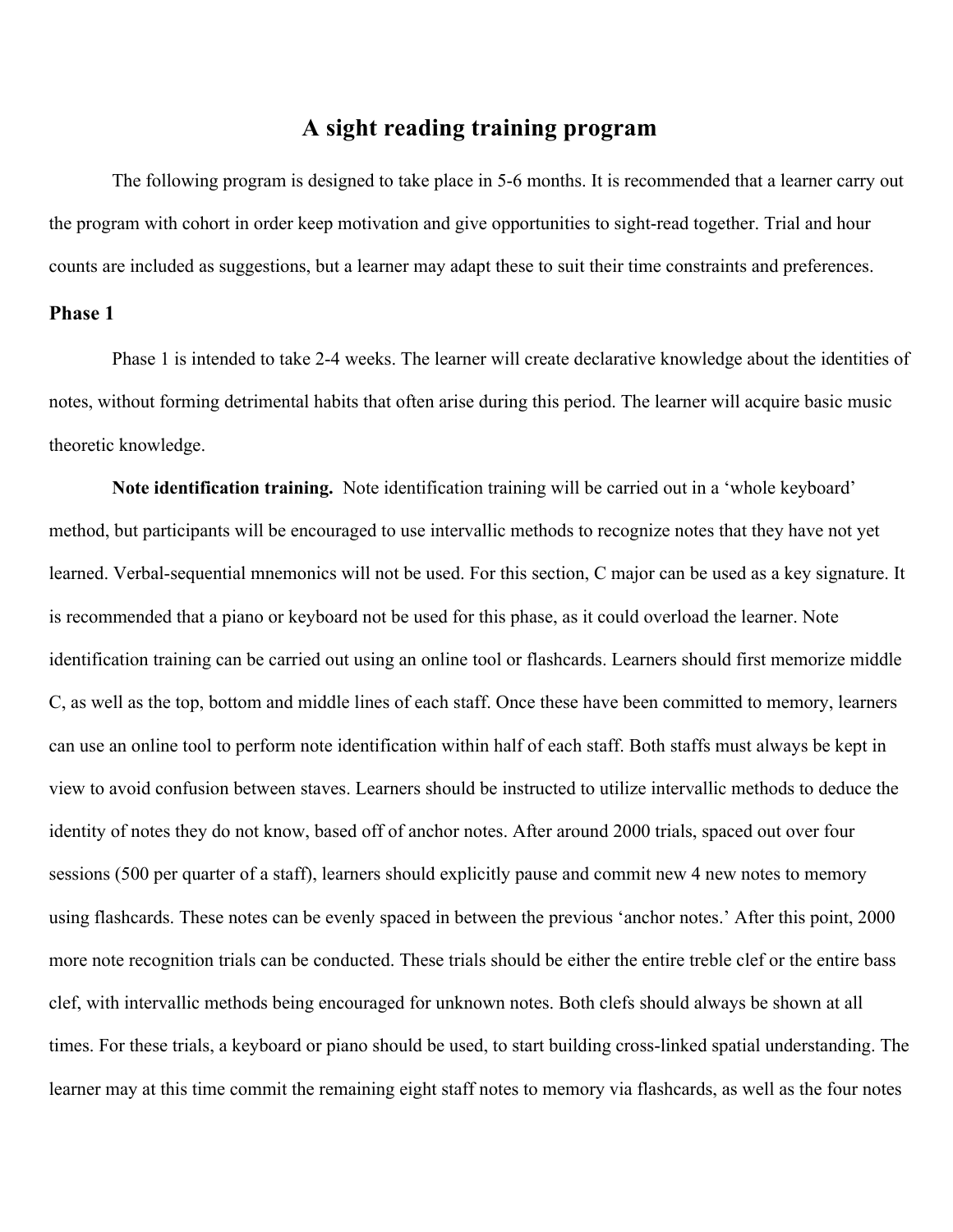just below or above the staves. Following from this, 2000 trials involving sight reading random notes from the grand staff may be conducted. Once the learner can achieve 80% accuracy with this task, without taking time to think, they are ready to move on. For these trials, a piano or keyboard should be used. It's important to note that note identification should not be presented as 'sight reading'- it's merely a knowledge base that will facilitate doing sight reading in the proper way.

**Music theory education**. Concurrently with initial note identification training, the learners should be given instruction in music theory via a music theory book. The details of this instruction are not the focus of the present effort; detailed music theory training programs have been covered elsewhere. Performance can be measured via the Iowa Test of Musical Literacy; students should be able to pass levels 1 and 2.

# **Phase 2**

Phase 2 is intended to take about two months. The learner will learn to look for structural elements such as tonal patterns in the score, as well as continuing music theoretic education. They will develop the supporting skills of rhythm-keeping and inner hearing. Additionally, they will begin practicing the full sight-reading task, and work up to being able to play low-complexity music selected or developed for this purpose.

**Note identification training.** For phase 2, practice identifying notes in isolation should be tapered off, as ultimately this is not a desirable pattern of behavior for use when reading notes.

**Music theory education.** Education in music theory should continue through up through 'intermediate' level materials as assigned by the instructional material. The learner should be able to pass levels 3-6 on the Iowa Test of Music Literacy after this period.

**Training in structural element recognition.** Participants should be trained to recognize structural music elements. Chief among these should be tonal patterns. In the manner recommended by Grutzmacher (1987), Gaynor (1995), and MacKnight (1975), the learner should be tasked with recognizing particular tonal patterns, as well as harmonizing with them. Harris (1994) includes exercises in which the learner is presented with a sheet of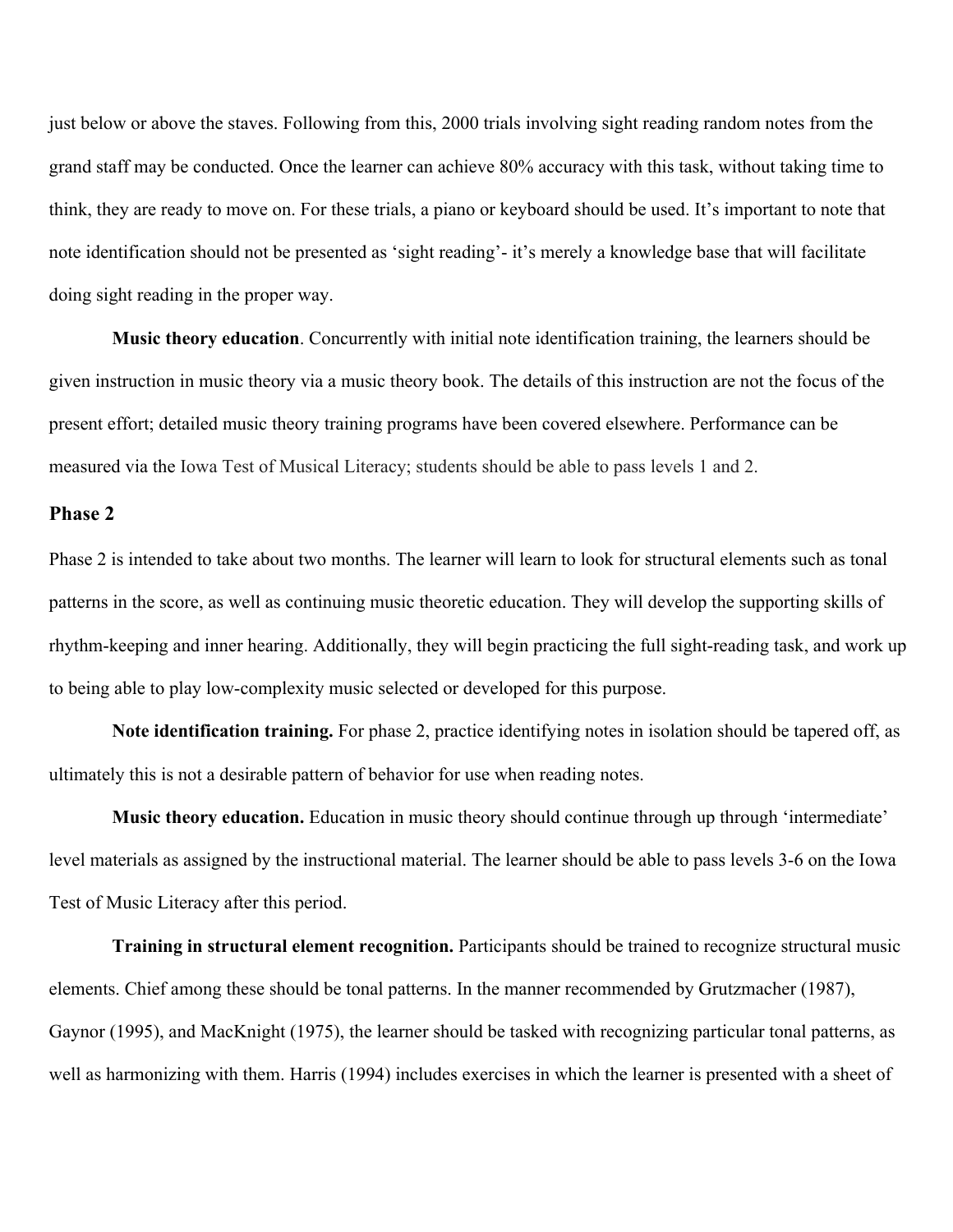music and asked to identify rhythmic or melodic patterns. This music is intentionally prepared in such a way as to highlight particular rhythmic and melodic patterns; in addition, questions prompt the learner to identify rhythmic, melodic and other structural elements. These pieces also repeat these elements enough times so that a learner might create a representation of each pattern. This scaffolding is important, and may lead to faster acquisition compared to simple exposure to typical compositions and sight reading practice. As such, it is recommended that learners work through Harris (1994) levels 1-3, during this time. This aspect of training is important, and should form the bulk of phase 2 (around 20-30 hours).

**Deliberate sight reading practice.** Learners should work up to being able to sight read 'low complexity' musical pieces. These may have relatively few notes per measure, may involve fewer notes than the entire staff, and may have intentionally predictable patterns. Sight reading sites such as 'sight reading mastery' (Sight Reading Mastery, 2015) have a database of short songs, organized by difficulty, for this purpose. This training should account for a large amount of training time, at 20-30 hours. The learner should measure time taken as well as accuracy to play these songs, and should expect to be able to play the songs in roughly the amount of time required by the notation, accepting a possibly high error rate. The learner should measure their cognitive workload via NASA TLX. Workload on the 'low' difficulty songs should be lower than 8-10 by the time this phase is completed, indicating that the learner may have some spare capacity to begin taking on harder material. The learner should be instructed to strive to play as quickly as possible, while maintaining accuracy high enough for the song to be recognizable.

**Exposure and annotation training.** Alternately, learners can analyze the piece, recognizing patterns, scales and key signatures, and annotate these items. This should be a significant component of sight reading training at this stage, and should account for at least 10 hours of training, spaced out over the month.

**Rhythm keeping training.** Learners should be given practice in foot-stomping and other rhythm keeping improving devices, as well as special training via rhythm keeping activities. This should be done for about 5-10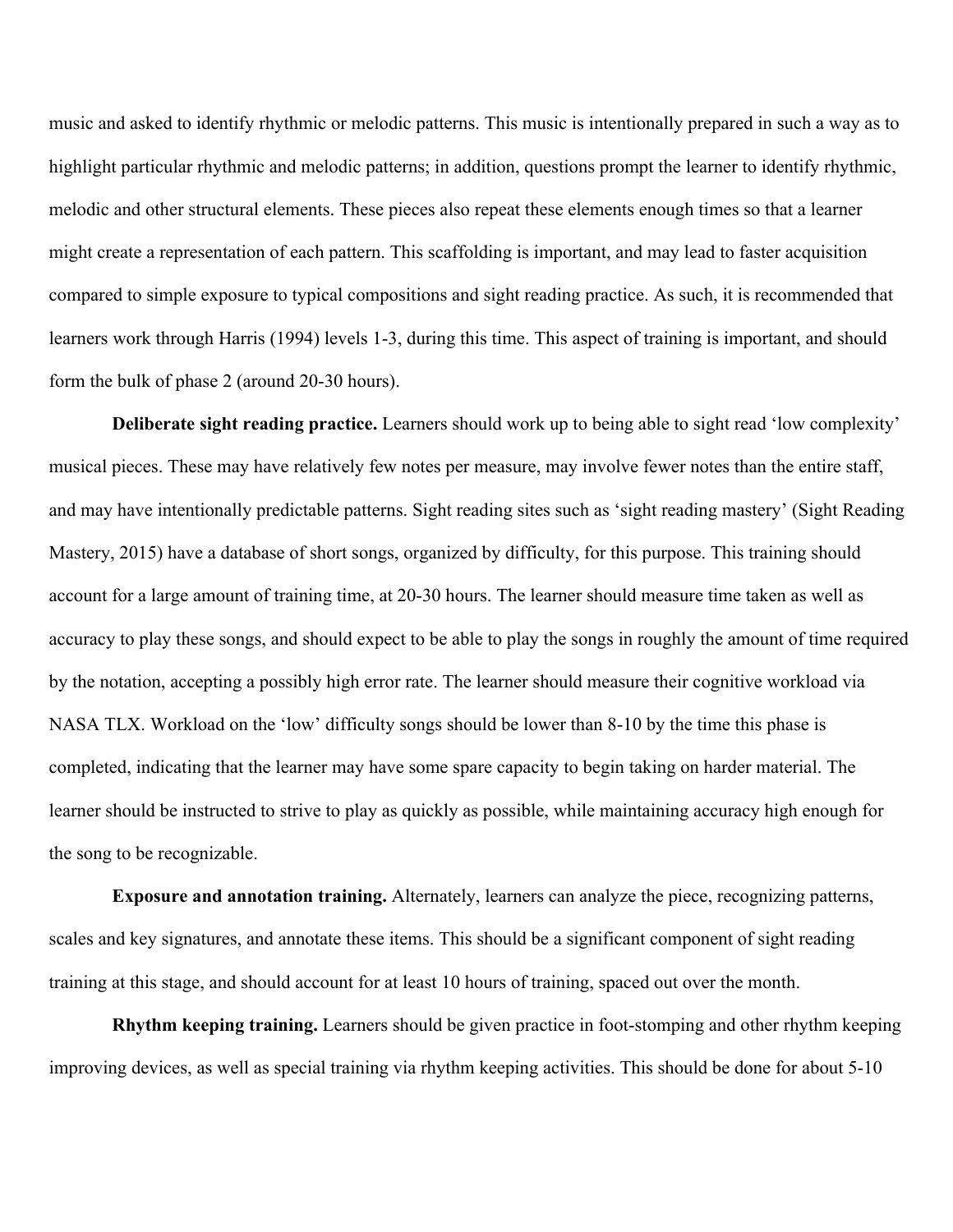hours over the one-month period. Harris (1994) provides exercises that should be conducted here, in which the learner 'keeps the beat' by tapping the pulse (each quarter note) with one body part, while tapping the notes themselves with another body part.

**Soflege and vocalization training.** The learner will spend time undergoing soflege training to develop their inner hearing ability. This may take around 10 hours of practice, and can be conducted in two parts. First, an online tool can be used to teach soflege, in order to give the learner some understanding of what notes should sound like. Next, the learner may perform note recognition exercises and limited 'sight-singing' or harmonization exercises (Bernard, 2002). It should be noted that the skill of sight-singing is difficult to master. As such, basic familiarity with solfege notes followed to harmonization exercises is recommended in this case. This may be done for 5-10 hours.

### **Phase 3**

Phase 3 is meant to take about two months. The learner will become proficient at understanding the structure of musical pieces, and will work up to being able to sight read more difficult pieces.

**Deliberate sight reading practice.** Learners should continue practicing sight reading of various real songs, this time moving up to those marked as 'moderate complexity.' Learners should continue to measure task times and estimated error rates, and should expect task times to decrease close to the correct times based on the tempo. Again, this should take the bulk of the time, at around 40-50 hours. The learner can begin playing along with cohort learners, friends or teachers during this time.

**Training in chunking.** For this stage, the learner should be given explicit instruction in how to scan the music, as well as memory exercises, similar to Gaynor (1995). This training may be somewhat limited in utility and as such can be limited to about 5 hours.

**Melodic prediction exercises**. The learner should explicitly practice 'melodic prediction.' To do this, they should cover up notes from within a score, and attempt to play the score as it was written. The learner can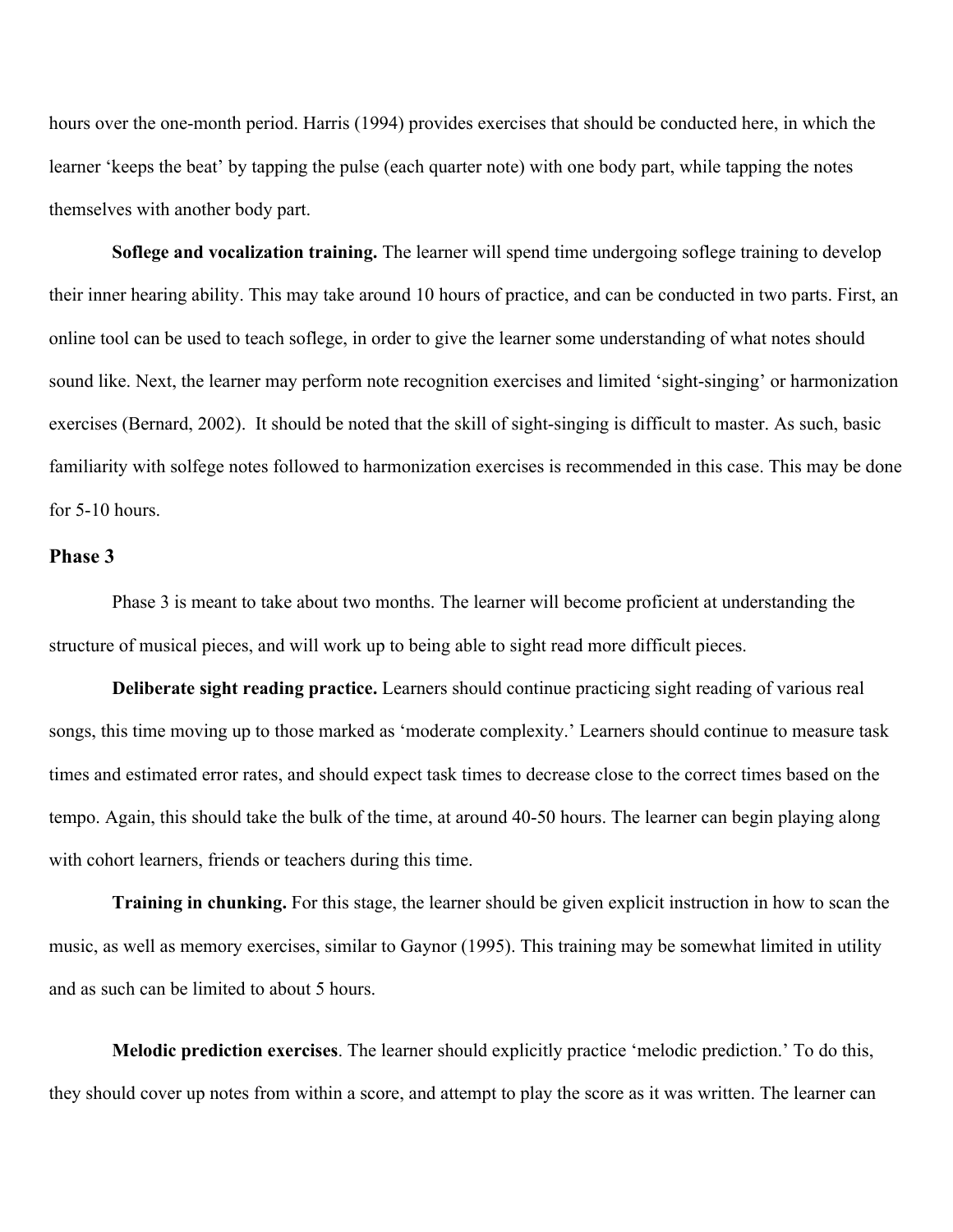measure error rates for these notes, and grade their ability. Before exiting phase 3, the learner should be able to reach over 50% accuracy with melodic prediction. The learner may spend approximately 15-20 hours working on melodic prediction exercises.

**Music composition and improvisation exercises**. Finally, the learner should spend some time improvising on the piano, as well as composing their own simple piano works. Both of these will enhance attention to structural elements and common tonal patterns. This can be done for around 5-10 hours.

#### **Phase 4**

Phase 4 should take about one month. The learner will focus on being able to sight read moderate/high complexity pieces, while managing various distractions and sources of anxiety.

**Deliberate sight reading practice in stressful or distracting contexts**. Learners should continue to practice with moderate/ high complexity songs. They should introduce various distractors, such as having a friend look over their shoulder, cheering and making other kinds of feedback. This remains important, and should take around 40 hours. The learner should measure their cognitive workload via NASA TLX. Eventually, workload should decrease to the point where the learner might be able to hold a conversation while sight reading, without degrading performance. Hand-eye span should also be measured throughout the month. Hand-eye span should vary significantly, and should be in excess of 2-3 notes, generally.

**Training in maintain external focus and managing cognitive anxiety.** Instruction should be given on mindfulness procedures as well as how to focus on external feedback. This not of as high import but this knowledge needs to imparted, so around 5 hours can be set aside for these items.

**Continued practice improvising and composing.** The learner should continue to spend time composing novels works, as well as improvising over existing works. The focus need not be on quality, but on creating coherent compositions that adhere to musical convention (avant-garde composing may not be as helpful). Around 20 hours can be allotted for this.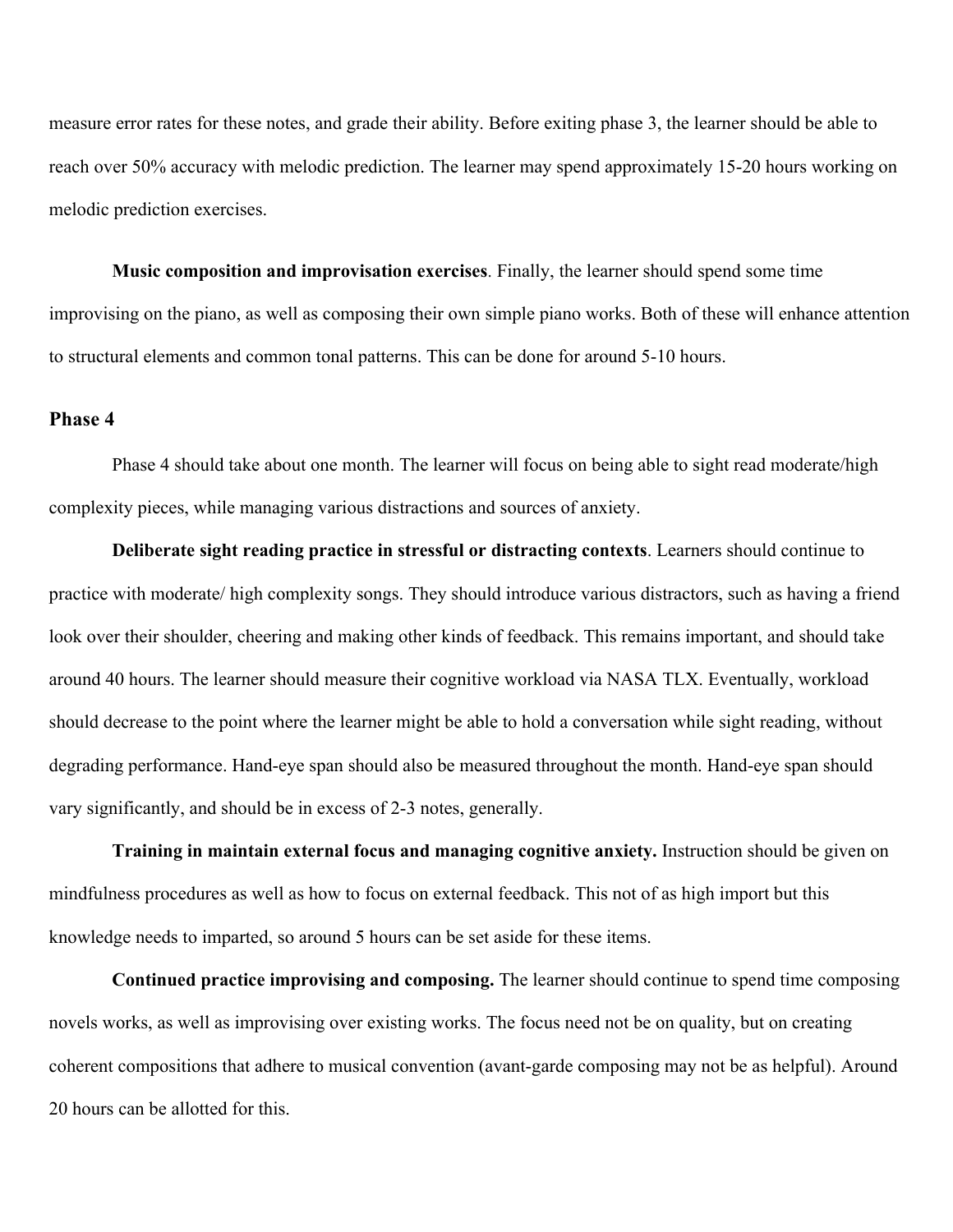# **Phase 5**

Phase 5 encompasses continuing training in sight reading. The learner should continue to practice sight reading various songs, and should keep composing and improvising musical pieces.

# **Conclusion**

Sight reading is a difficult skill to learn and master. However, modern training methods should be able to make it attainable for more people than ever before. Adhering to a training program of the sort described here, that focuses on supporting skills and training pattern-recognition ability in music, should produce desirable outcomes in adolescent or adult students who desire to learn to sight read.

# **References**

- Barry, N.H. (1992). The effects of practice strategies, individual differences in cognitive style, an gender upon technical accuracy and musicality of student instrumental performance. *Psychology of Music, 20(2).* 112-113.
- Baumeister, R. F. (1984). Choking under pressure: self-consciousness and paradoxical effects of incentives on skillful performance. *Journal of personality and social psychology*, *46*(3), 610.
- Bernhard, H. C. (2002). Singing in instrumental music education: Research and implications. *Update: Applications of Research in Music Education, 22*, 28-35.
- Boyle, J. D. (1970). The effect of prescribed rhythmical movements on the ability to read music at sight. Journal of Research in Music Education, 18(4), 307-318. doi:10.2307/3344498
- Brandstorn, S. (1995). Self-formulated goals and self-evaluation in music education. *Bulletin of the Council for Research in Music Education, 127.* 16-21.
- Cades, D. M., Boehm-Davis, D. A., Trafton, J. G., & Monk, C. A. (2011). Mitigating disruptive effects of interruptions through training: what needs to be practiced?. *Journal of Experimental Psychology: Applied*, *17*(2), 97.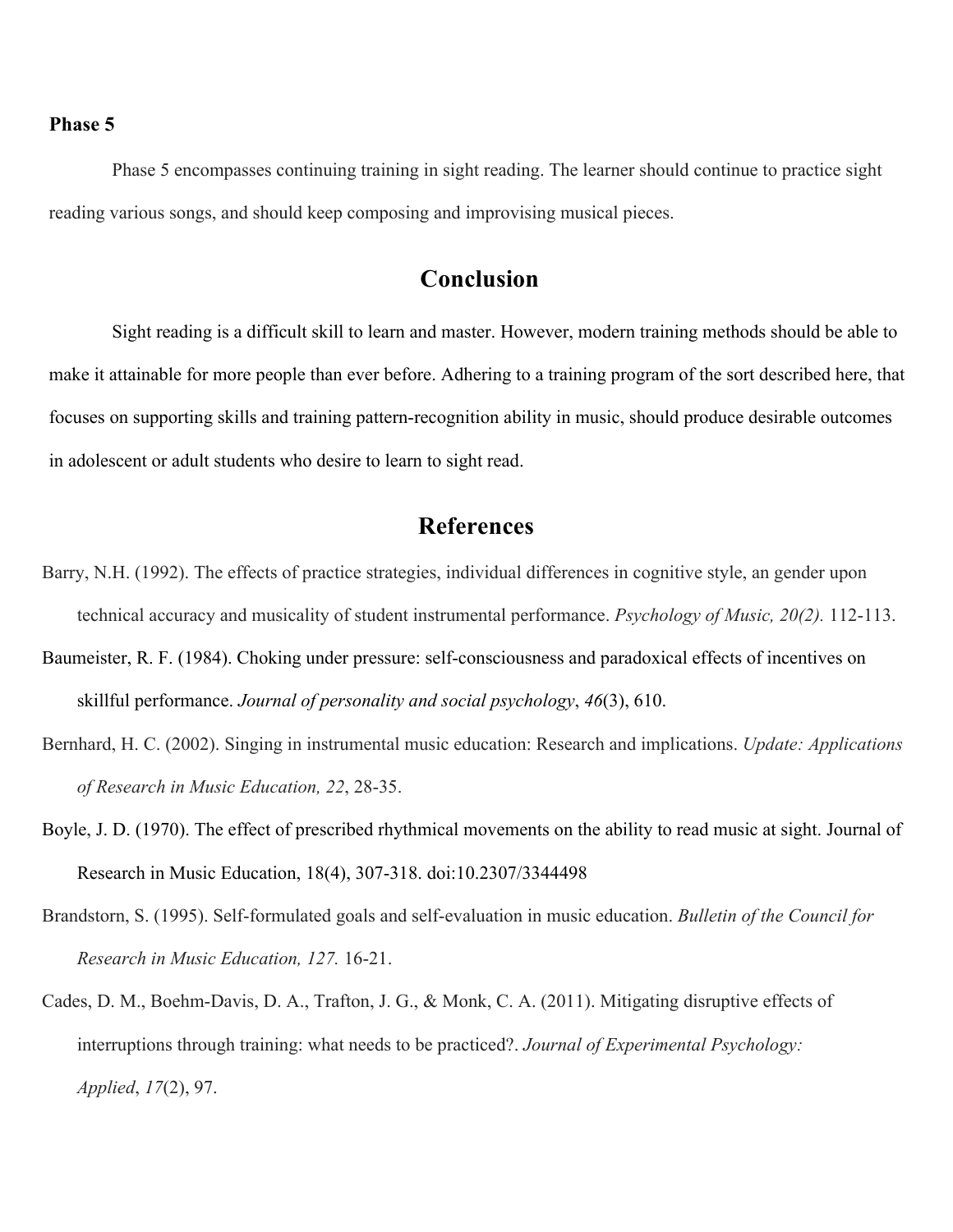Clark, F. (1995). ABC Papers. Alfred Music.

complexity, and encounters. Music Perception 12, no. 1: 77 96.

- Coutts, L. (2012). "But it's cheating!" The musical way to read music. Music Teacher's Blog. Retrieved November 17, 2016 from http://blog.musicteachershelper.com/but-its-cheating-the-musical-way-to-readmusic/
- Craik, F. I. M., & Lockhart, R. S. (1972). Levels of processing: A framework for memory research. *Journal of Verbal Learning and Verbal behavior,* 11, 671-684.
- Fabiani, M., Buckley, J., Gratton, G., Coles, M. G., Donchin, E., & Logie, R. (1989). The training of complex task performance. *Acta Psychologica*, *71*(1), 259-299.
- Gaynor, J. (1995). Music reading comprehension : The effect of aid to chunking and melodic predicting on sightreading performance achievement of secondary school instrumental music students (Doctoral dissertation, University of San Francisco, 1995). Dissertation Abstracts International, 56, 4693.

Goolsby, T.W. 1994. Eye movement in music reading: Effects of reading ability, notational

Gordon, E. (2001). *Iowa tests of music literacy: manual*. GIA Publications.

- Greco, V. (1997). *Investigation of the effects of student-selected repertoire on the practice habits of instrumental music students.* M.A. Action Research Project, Saint Xavier University.
- Grutzmacher, P. A. (1987). The effect of tonal pattern training on the aural perception, reading recognition, and melodic sight-reading achievement of first-year instrumental music students. *Journal of Research in Music Education*, *35*(3), 171-181.
- Guderian, L. V. (2008). *Effects of applied music composition and improvisation assignments on sight-reading ability, learning in music theory and quality in soprano recorder playing*. ProQuest.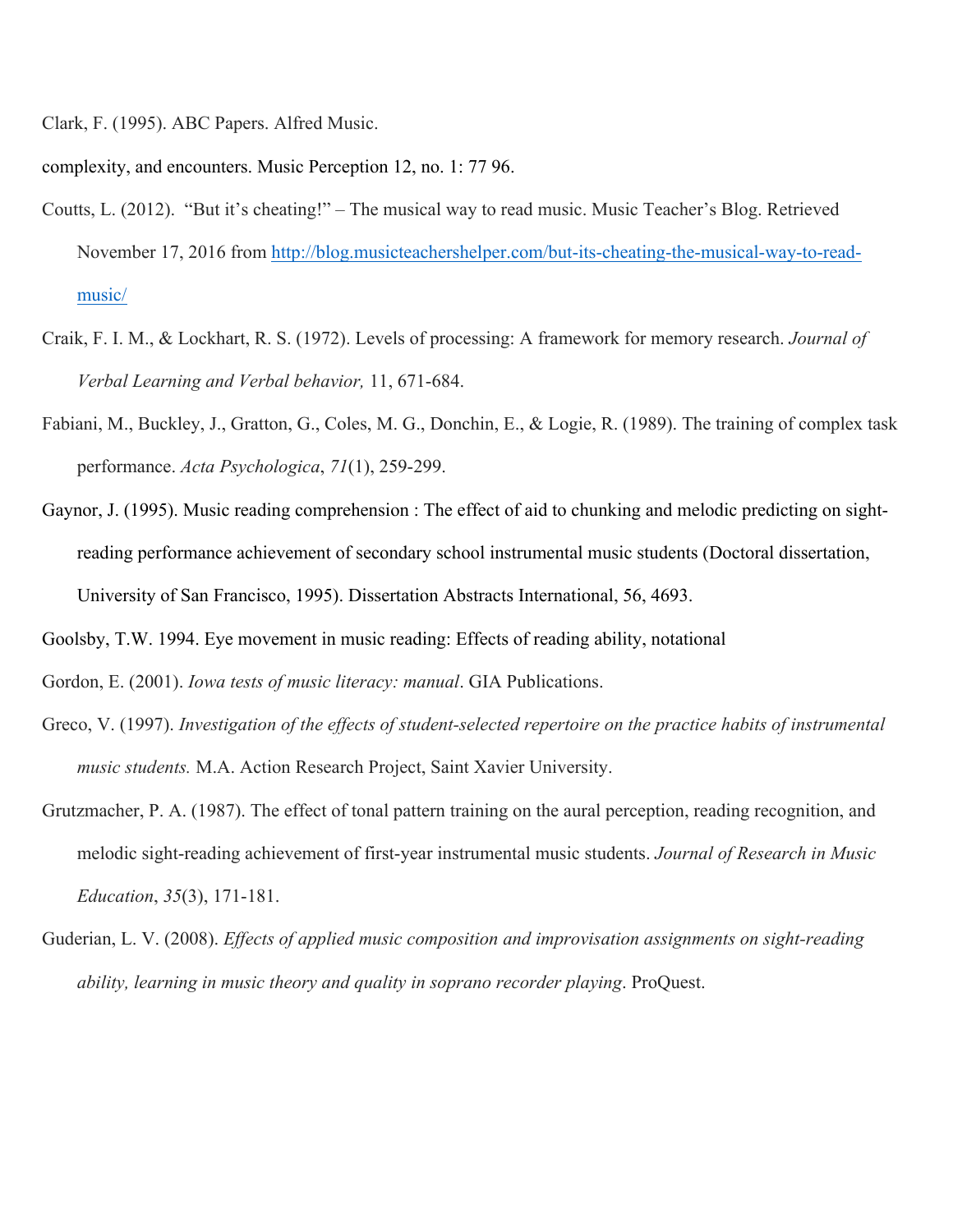- Hardy, L. & Fazey, J. (1987). The Inverted-U Hypothesis: A Catastrophe For Sport Psychology? Paper Presented at the Annual Conference of the North American Society For the Psychology of Sport and Physical Activity. Vancouver. June.
- Hargreaves, D. J. (1986). *The developmental psychology of music*. Cambridge University Press.
- Harris, P. (1994). *Improve your sight-reading!: a workbook for examinations*. Faber Music.
- Hart, S. G., & Staveland, L. E. (1988). Development of NASA-TLX (Task Load Index): Results of empirical and theoretical research. *Advances in psychology*, *52*, 139-183.
- Hayward, C. M., & Eastlund Gromko, J. (2009). Relationships among music sight-reading and technical proficiency, spatial visualization, and aural discrimination. Journal of Research in Music Education, 57(1), 26–36. doi:10.1177/0022429409332677
- Kaufman, K. A., Glass, C. R., & Arnkoff, D. B. (2009). Evaluation of Mindful Sport Performance Enhancement (MSPE): A new approach to promote flow in athletes. *Journal of Clinical Sport Psychology*, *25*(4), 334.
- Kopiez, R., & In Lee, J. (2006). Towards a dynamic model of skills involved in sight reading music. *Music education research*, *8*(1), 97-120.
- Kopiez, R., & In Lee, J. (2008). Towards a general model of skills involved in sight reading music. *Music Education Research*, *10*(1), 41-62.
- Lee, I., & Choi, S. (2013, April). Effects of multi-modal guidance for the acquisition of sight reading skills: a case study with simple drum sequences. In *World Haptics Conference (WHC), 2013* (pp. 571-576). IEEE.
- Lehmann, A. C., & Ericsson, K. A. (1996). Performance without preparation: Structure and acquisition of expert sight-reading and accompanying performance. *Psychomusicology: A journal of research in music cognition*, *15*(1-2), 1.
- Lehmann, A. C., & McArthur, V. (2002). Sight-reading. *The science and psychology of music performance*, 135- 150.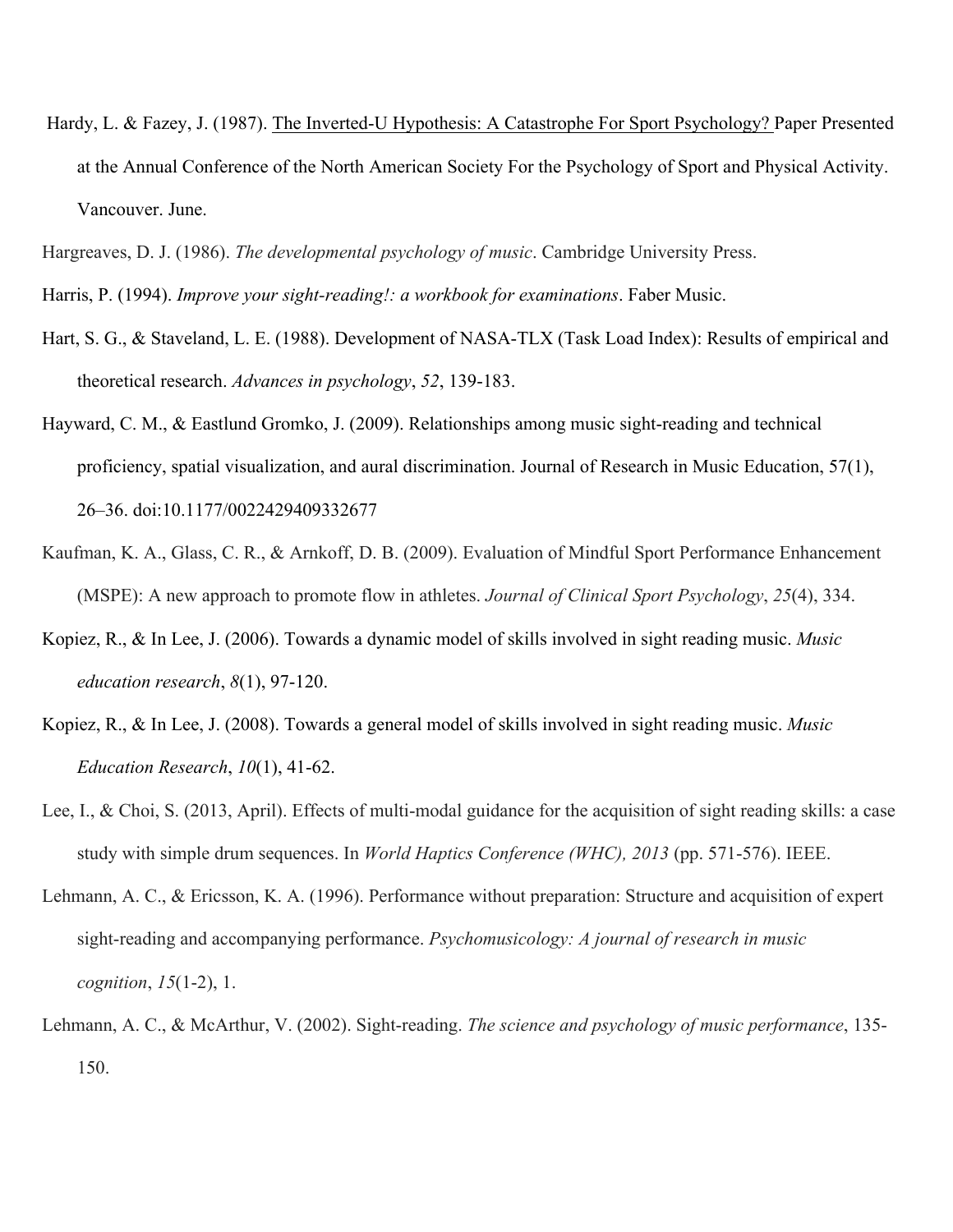- Lehmann, A.C., J.A. Sloboda, and R.H. Woody. 2007. Psychology for musicians: Understanding and acquiring the skills. Oxford, UK: Oxford University Press.
- MacKenzie, C. L., Vaneerd, D. L., Graham, E. D., Huron, D. B., & Wills, B. L. (1986). The effect of tonal structure on rhythm in piano performance. *Music Perception: An Interdisciplinary Journal*, *4*(2), 215-225.
- MacKnight, C. B. (1975). Music reading ability of beginning wind instrumentalists after melodic instruction. *Journal of Research in Music Education*, *23*(1), 23-34.
- Meinz, E. J., & Hambrick, D. Z. (2010). Deliberate practice is necessary but not sufficient to explain individual differences in piano sight-reading skill the role of working memory capacity. *Psychological Science*.
- Mills, J., and G.E. McPherson. (2006). Musical literacy. In The child as musician: A handbook of musical development, ed. G.E. McPherson, 155 72. Oxford/New York: Oxford University
- Mishra, J. (2013). Improving sightreading accuracy: A meta-analysis. *Psychology of Music*, 0305735612463770.

Penttinen, M. (2013). Skill Development in Music Reading. The Eye-Movement Approach.

- Penttinen, M., & Huovinen, E. (2011). The early development of sight-reading skills in adulthood: A study of eye movements. Journal of Research in Music Education, 59(2), 196–220. doi:10.1177/0022429411405339
- Raven, J. C., & John Hugh Court. (1998). *Raven's progressive matrices and vocabulary scales*. Oxford, UK: Oxford Psychologists Press.
- Rogers, G. L. (1991). Effect of color-coded notation on music achievement of elementary instrumental students. *Journal of Research in Music Education*, *39*(1), 64-73.
- Rubio, S., Díaz, E., Martín, J., & Puente, J. M. (2004). Evaluation of subjective mental workload: A comparison of SWAT, NASA-TLX, and workload profile methods. *Applied Psychology*, *53*(1), 61-86.
- Salzberg, R. S., & Wang, C. C. (1989). A comparison of prompts to aid rhythmic sight-reading of string students. *Psychology of Music*, *17*(2), 123-131.

Schmidt, R. A., & Lee, T. (1988). *Motor control and learning*. Human kinetics.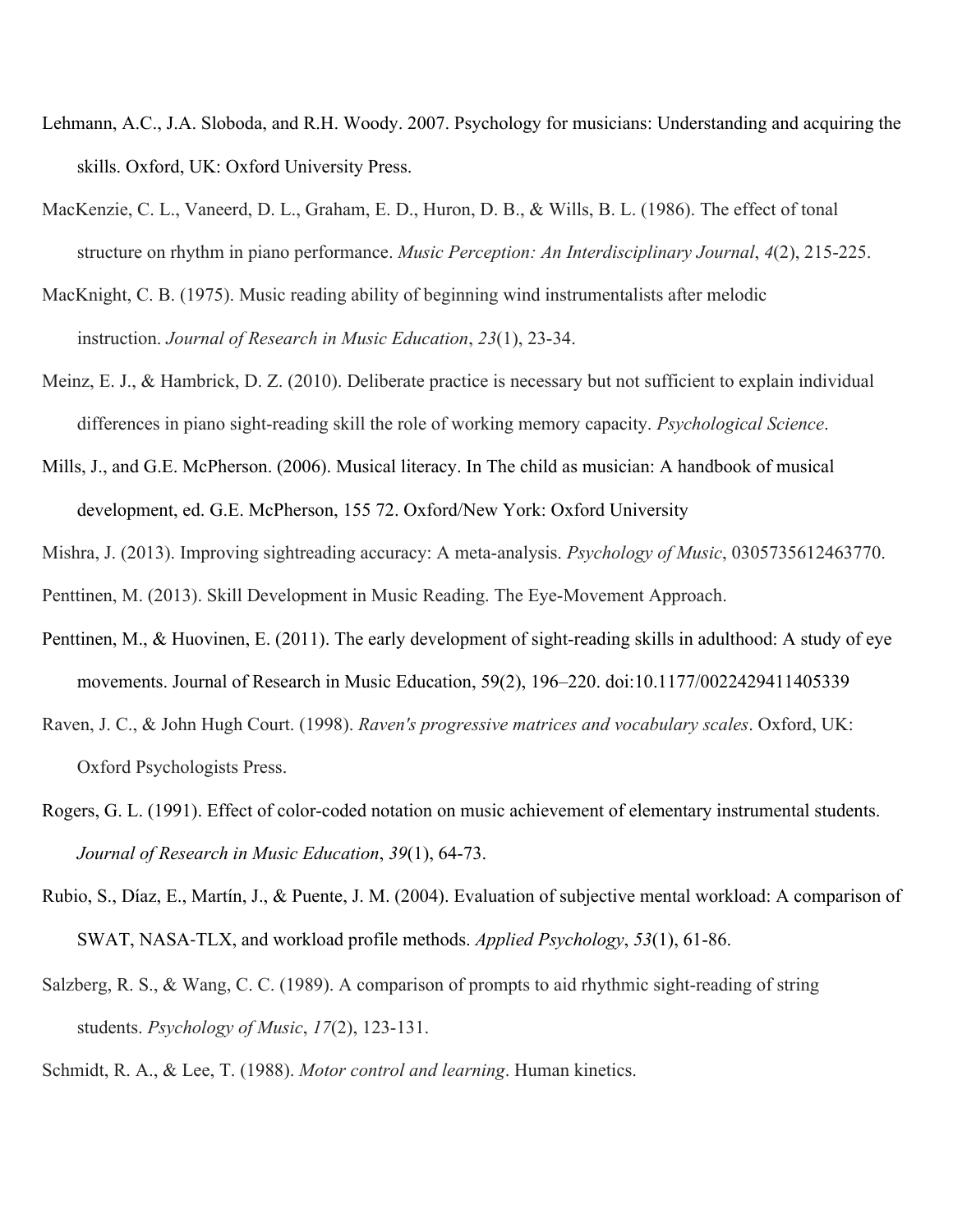- Schneider, W. (1985). Training high-performance skills: Fallacies and guidelines. *Human Factors: The Journal of the Human Factors and Ergonomics Society*, *27*(3), 285-300.
- Sight Reading Mastery: Master Sight Reading with Real Music. (2015). Retrieved November 17, 2016, from http://sightreadingmastery.com/

Sloboda, J.A. (1974). The Eye-Hand Span--An Approach to the Study of Sight Reading. *Psychology of music*.

Sloboda, J.A. (1984). Experimental studies of music reading: A review. Music Perception 2,

- Smith, J. C. (2015). The effect of sight-reading instruction on performance achievement of high school band students. Visions of Research in Music Education 26. Retrieved from http:// http://users.rider.edu/~vrme/
- Stanzione, M., D. Grozzi, and L. Roberto. 1990. Note-by-note music reading: A musician with letter-by-letter reading. Music Perception 7, no. 3: 273 84.
- Stewart, L., Walsh, V., & Frith, U. (2004). Reading music modifies spatial mapping in pianists. *Perception & psychophysics*, *66*(2), 183-195.
- Sweller, J. (1994). Cognitive load theory, learning difficulty, and instructional design. *Learning and instruction*, *4*(4), 295-312.
- Tommis, Y., & Fazey, D. M. (1999). The acquisition of the pitch element of music literacy skills by 3-4-year-old pre-school children: A comparison of two methods. *Psychology of Music*, *27*(2), 230-244.
- Vickers, J. N. (2007). *Perception, cognition, and decision training: The quiet eye in action*. Human Kinetics.
- Waters, A. J., & Underwood, G. (1999). Processing pitch and temporal structures in music reading: Independent or interactive processing mechanisms?. *European Journal of Cognitive Psychology*, *11*(4), 531-553.
- Waters, A. J., & Underwood, G. (1999). Processing pitch and temporal structures in music reading: Independent or interactive processing mechanisms?. *European Journal of Cognitive Psychology*, *11*(4), 531-553.
- Waters, A. J., Townsend, E., & Underwood, G. (1998). Expertise in musical sight reading: A study of pianists. *British Journal of Psychology*, *89*(1), 123-149.